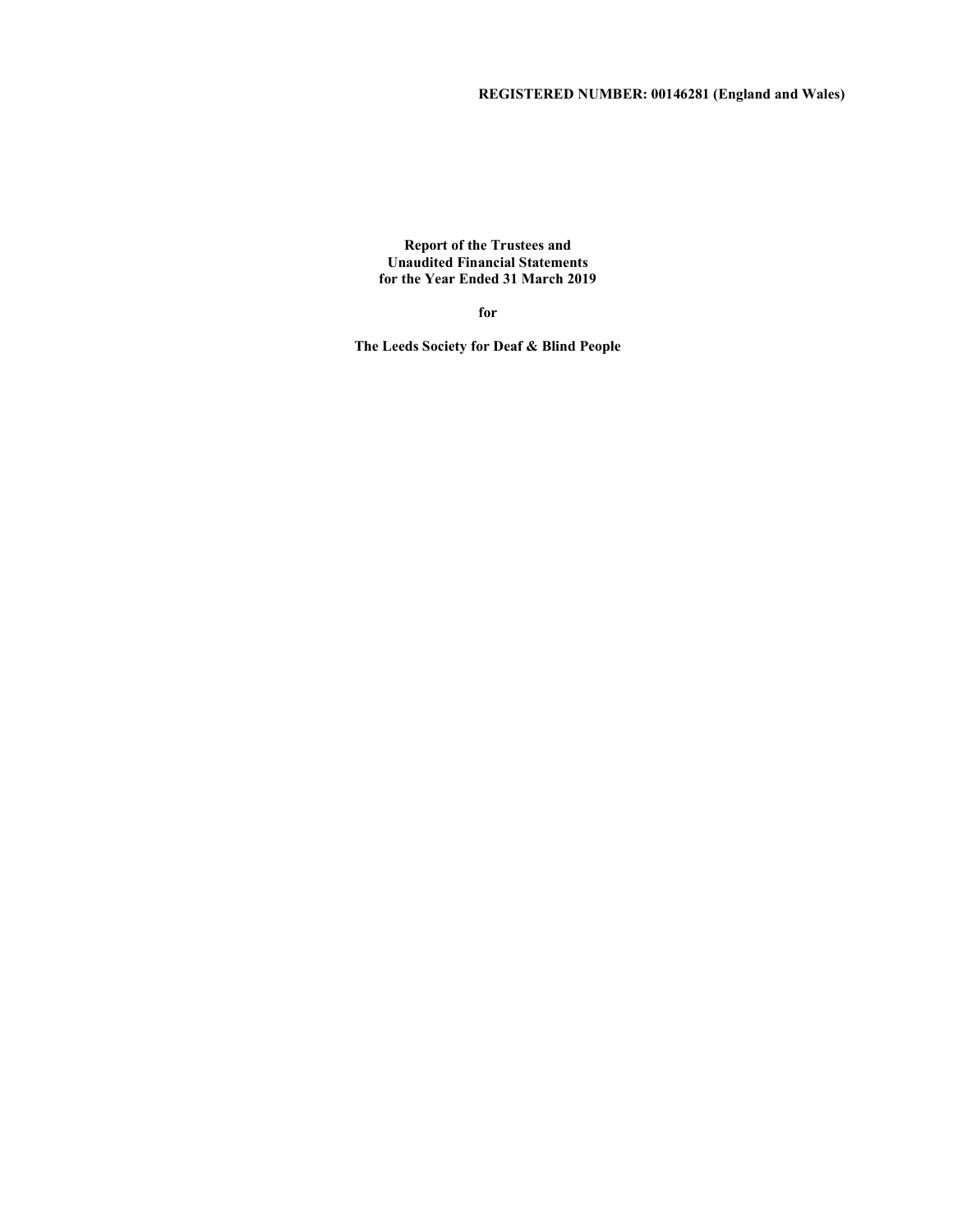# Index to the Unaudited Financial Statements for the Year Ended 31 March 2019

|                                          | Page                          |
|------------------------------------------|-------------------------------|
| Society Information                      |                               |
| Report of the Trustees                   | $\mathfrak{D}_{\mathfrak{p}}$ |
| Independent Examiners' Report            | 6                             |
| <b>Statement of Financial Activities</b> |                               |
| <b>Balance Sheet</b>                     | 8                             |
| Notes to the Financial Statements        | 9                             |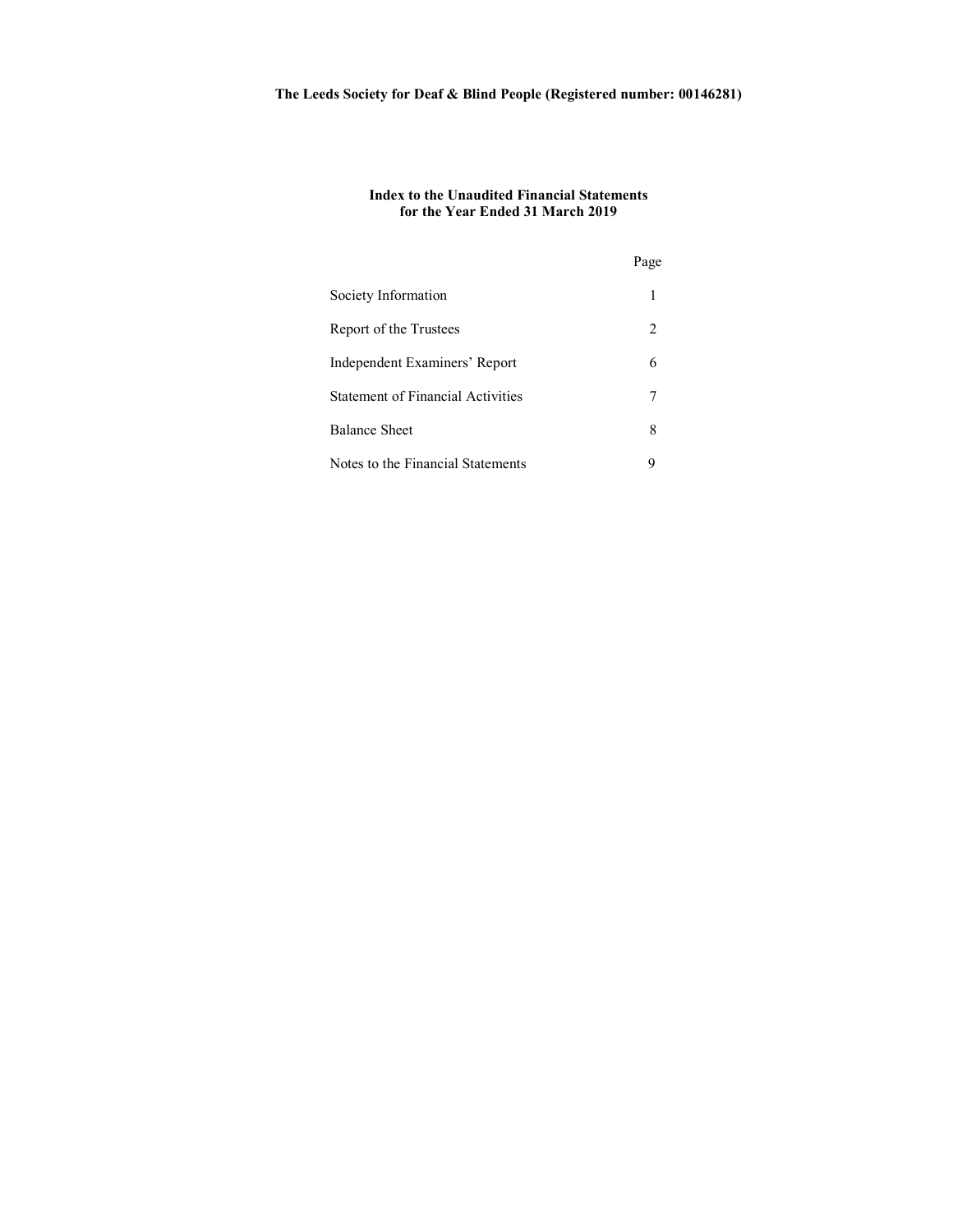# The Leeds Society for Deaf & Blind People

### Society Information for the Year Ended 31 March 2019

| <b>JOINT PRESIDENT:</b>                       | Hon Ald Mr M J Dodgson MBE JP<br>Mr M C A Smith JP MA                                                                                                                                        |
|-----------------------------------------------|----------------------------------------------------------------------------------------------------------------------------------------------------------------------------------------------|
| <b>CHAIR:</b>                                 | Ms C Roche                                                                                                                                                                                   |
| <b>TREASURER:</b>                             | Mr C Sinclair                                                                                                                                                                                |
| <b>TRUSTEES:</b>                              | Miss H Adolfson<br>Mr W Finney<br>Mrs S Foster<br>Mr J Hixon<br>Mr R Karim<br>Mr P Landey<br>Mr N McTague<br>Mrs M Naylor<br>Mr D Robinson<br>Ms C Roche<br>Mr E Wickremaratne<br>Mrs M Wood |
| <b>REGISTERED OFFICE:</b>                     | The Centre<br>St Mary's Street<br>Leeds<br>West Yorkshire<br>LS9 7DP                                                                                                                         |
| <b>CHARITY REGISTRATION</b><br><b>NUMBER:</b> | 227169                                                                                                                                                                                       |
| <b>COMPANY REGISTRATION</b><br><b>NUMBER:</b> | 00146281 (England and Wales)                                                                                                                                                                 |
| <b>INDEPENDENT EXAMINER</b>                   | Martin Smith (FCCA)<br>Malcolm Jones & Co Limited<br><b>Accountants and Business Advisors</b><br>West Hill House<br>Allerton Hill<br>Chapel Allerton<br>Leeds<br>LS73QB                      |
| <b>BANKERS:</b>                               | Yorkshire Bank Plc<br>94-96 Briggate<br>Leeds<br>$LS1$ 6NP                                                                                                                                   |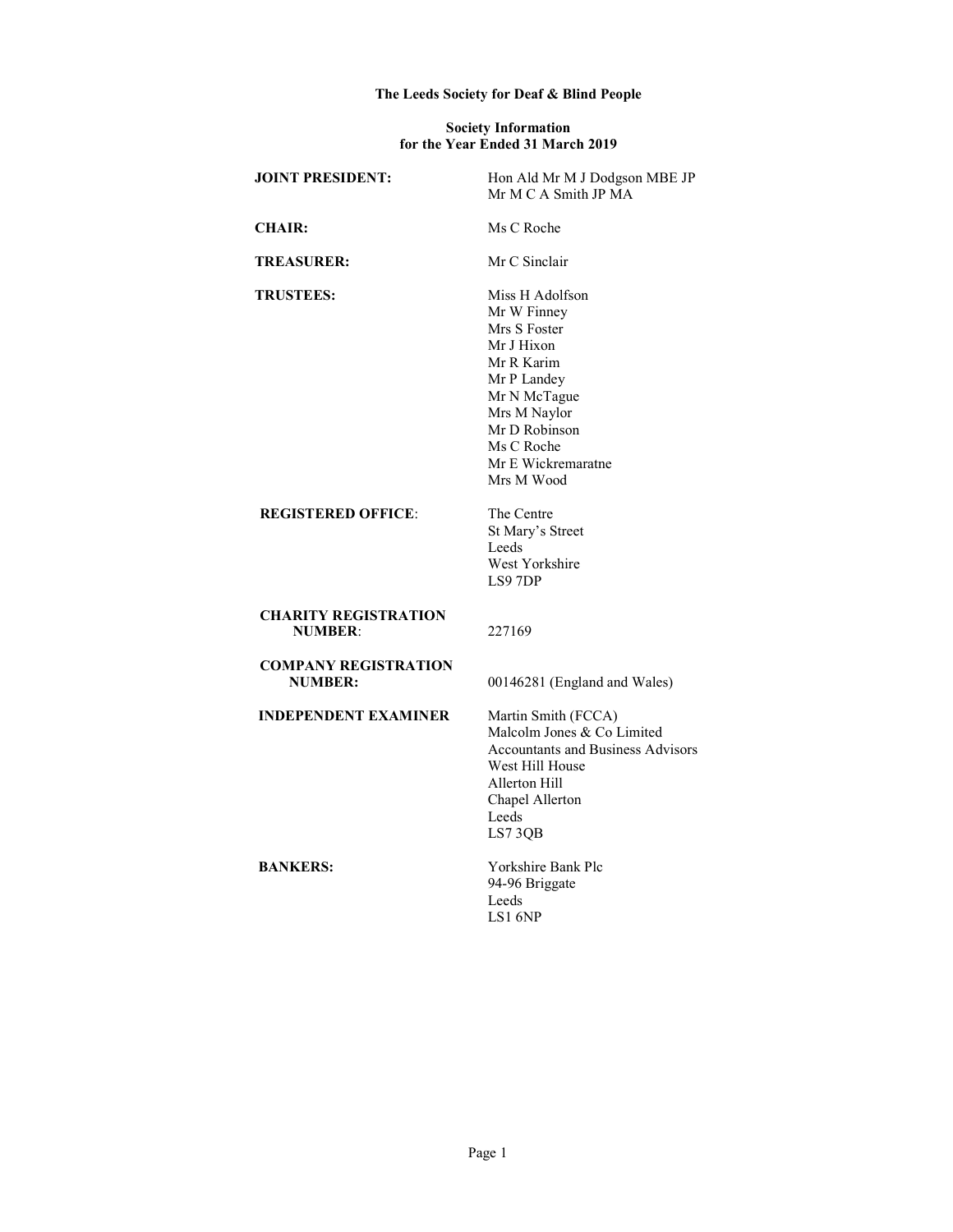## Report of the Trustees for the Year Ended 31 March 2019

The trustees are pleased to present their annual directors' report together with the financial statements of the charity for the year ending 31 March 2019 which are also prepared to meet the requirements for a directors' report and accounts for Companies Act purposes.

The Leeds Society for Deaf & Blind People is a registered charity (registered number 227169) and a private company limited by guarantee (company number 146281). Its governing documents are the Memorandum and Articles of Association.

### **Trustees**

The Board of Trustees (known as the Management Committee) is elected annually by the Members present at the Annual General Meeting (AGM). The following Trustees served in the financial year 2018-19, unless otherwise indicated, they were Trustees on the date that this report was approved.

Miss H Adolfson Mrs Z Emery (resigned 15.11.18) Mr W Finney (appointed 15.11.18) Mrs S Foster (appointed 17.05.18) Mr J Hixon Mr C Jones (resigned 26.07.18) Mr R Karim Mr P Landey Mr N McTague Mrs K Milwain (resigned 15.11.18) Mrs M Naylor Mr A Oldroyd (deceased 25.09.18) Ms C Roche Rev M Smith (resigned 15.11.18) Mr E Wickremaratne Mrs M Wood

Mr D Robinson was appointed as a co-opted Trustee after 31 March 2019 but prior to the date of this report.

### Appointment of Trustees

The Charity is managed by a committee of members who are known as the Management Committee. The members are elected each year at the Annual General Meeting (AGM) and serve for a period of one year, after which they may stand for re-election at the next Annual General Meeting (AGM). All members are circulated with invitations to nominate trustees prior to the Annual General Meeting (AGM). To enhance the potential pool of trustees, we have sought to identify those members who can use their own experience to assist the charity.

### Structure, Governance & Management

The Society is governed by the Board of Trustees which meets regularly and is responsible for the strategic direction and policy of the Charity. It is responsible for monitoring achievements and actual outcomes against its planned objectives. As at 31 March 2019, there were eleven Trustees of whom eight have a sensory loss. Finance and Administrative issues are overseen by the Finance & General Purposes Committee.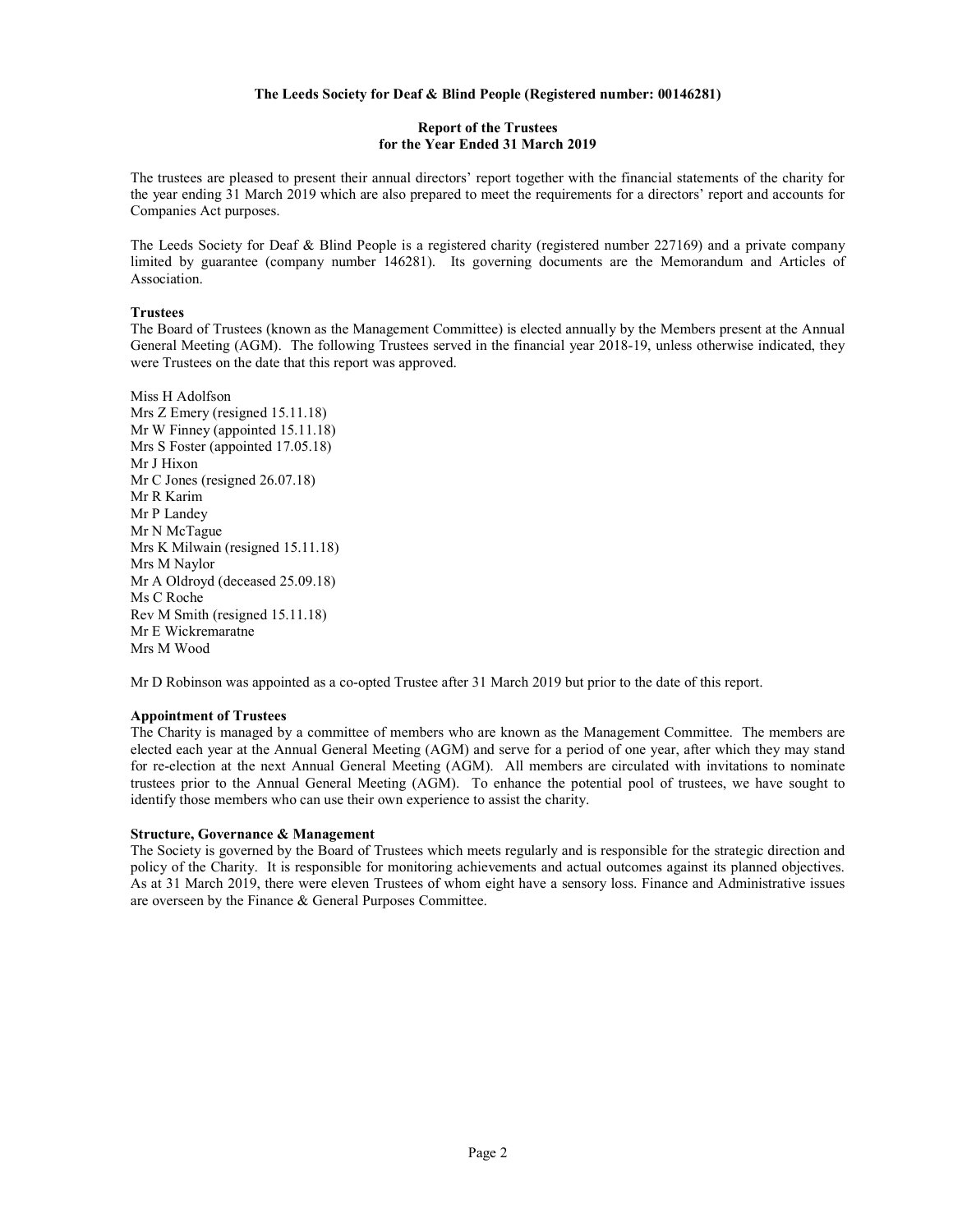# Report of the Trustees for the Year Ended 31 March 2019

# Objectives & Activities

The principal objective of the Society is to meet the expressed needs of sensory impaired people so as to enable each person to have the opportunity to achieve their full potential. The overriding ethos is to foster independence rather than engender dependence. This objective is enhanced through consultation with user groups and representation of sensory impaired people within the structure of the Society. The main activities undertaken to achieve its objectives are:

- The Leeds Sign Language Interpreting Service (LSLIS) which provides British Sign Language (BSL) interpreting services to Deaf people, organisations and businesses through contracts with public and private sector service providers.
- The formulation, marketing and sale of Sensory Awareness Training (SAT) to businesses, organisations and individuals.
- The operation of Medical Communicator Guide services to support DeafBlind people.
- Provision of Braille, Audio and Large Print services.
- British Sign Language classes.
- Rooms let to a group who support Deaf people who need extra support.
- Hiring out rooms for commercial purposes

Aims, objectives and activities are reviewed annually to ensure they remain focused on our principal objectives. We have referred to the Charity Commission's general guidance on public benefit when undertaking this review process.

### Investment Performance

At the 31<sup>st</sup> March 2018 the value of the investment portfolio stood at £93,422, at the 31<sup>st</sup> March 2019 it had seen an increase to £99,612.

### Risk Assessments

The Trustees have identified the major strategic, business and operational risks which the company faces and systems are in place to mitigate any exposure to these risks.

### Financial Review

- Total incoming resources increased from £269,664 in 2018 to £354,583 this year with resources expended increasing from £379,307 to £423,696.
- The deficit for the year before other recognised gains and losses was £69,113 compared to a deficit last year of £109,643.
- There was an unrealised gain on the investments portfolio of £2,851 and a realised loss on investments of £317.
- The Pension Fund sustained an Actuarial loss of £197,000 compared with a loss of £106,000 in 2018.
- At 31 March 2019 the total funds carried forward had decreased from £122,082 to a net deficit position of £141,497. There are no other financial commitments, guarantees or contingent liabilities not provided for or disclosed in the financial statements.

2018-19 has seen the Society becoming established in new premises. New services have been developed in the building and it is becoming a social hub for the Deaf community. The main operational focus has been on the continuation of the provision of BSL Interpreting services, Deafblind Communicator Guide services, Braille, Audio and Large Print services and Sensory Awareness Training (SAT). Room letting and hire has increased.

### Reserves Policy

It is felt prudent to maintain reserves, before pension scheme assets/liabilities as these are considered not to give rise to immediate cash flows, at a level whereby the reserves would meet the needs of the Society for approximately six months in the event of the loss of all income streams.

The Trustees, given the status of the company as a not for profit company, recognise that it is important to maintain levels of reserves that are not unnecessarily high and that are appropriate to the Society's funding requirements. The factors taken into account by the trustees include the security of the various income streams, the level of current and future running costs and other expenditure and the need to provide for fluctuations in the funding requirements of the defined benefit pension scheme.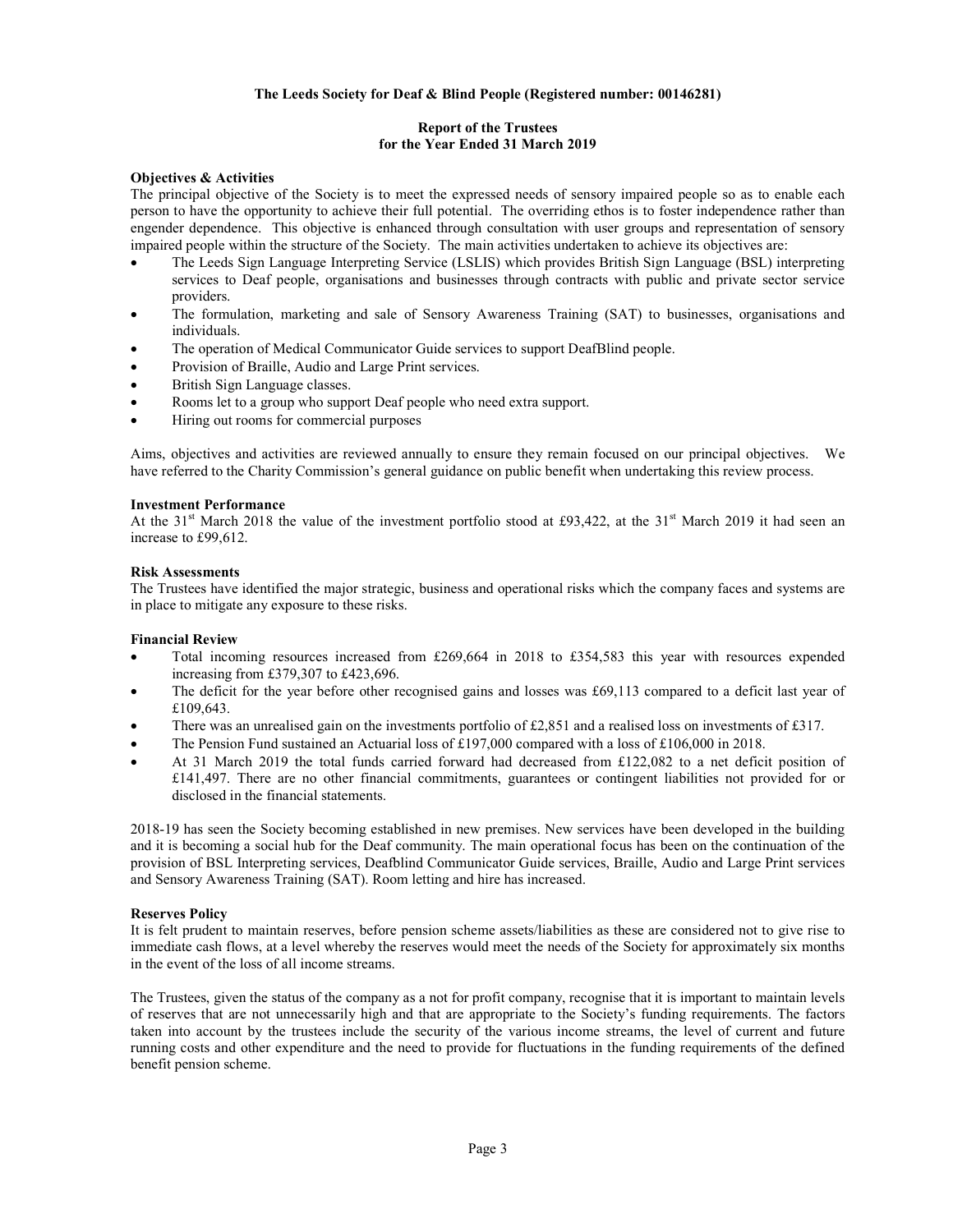# Report of the Trustees for the Year Ended 31 March 2019

# Reserves Policy (cont)

- The unrestricted general fund amounted to a deficit of £173,065 at 31 March 2019. This is made up of two elements:
- £1,198,000 relates to the pension fund liability this is underwritten by Leeds City Council in the unlikely event of default by the company.
- £1,024,935 positive funds arising from operating surpluses in previous years.

The Trustees envisage that in the early stages of the current development of the society arising from the freeing up of liquid resources on the sale of Centenary House, expenditure is likely to materially increase and not be matched immediately by additional sources of income. Therefore, the trustees believe during this period of financial and structural change that the reserves currently maintained are essential for the future financial security of the Society.

## Investment Policy

In order to maintain and enhance the value of its assets the Trustees take advice from the Society's retained stock broker, currently Redmayne Bentley, and invest some of the Society's reserves in a balanced portfolio of equities and cash which is professionally managed to give appropriate returns for low level risk. Investment decisions do not necessarily take into account social, environmental or ethical considerations.

## Plans for the future

Objectives for 2019-20. Continue to:

- Develop a business plan which does not concentrate on service provision.
- Examine any collaboration, partnership or joint venture that will increase the viability and sustainability of the Society.
- Continue to develop a "social hub concept" for sensory impaired people in Leeds that provides a suitable environment for social interaction.
- Generate income from trust  $\&$  grant organisations in order to enable us to deliver new services.
- Offer ongoing training to ensure the development of our staff and Trustees.
- Become the 'go-to' organisation for people with a sensory loss in Leeds.
- Reduce isolation and loneliness by providing opportunities for social interaction.
- Expand the provision of BSL classes.
- Room lets and Room hire to be extended.
- Develop an activity for the DeafBlind community.
- Continue to develop a Video interpreting and video relay service.
- Develop a new service for the Blind community.

# Achievements and performance

Some of the more significant achievements of the charity during the year were as follows:

- Retaining contracts with Leeds NHS CCG, Leeds Teaching Hospitals NHS Trust, Leeds and York Partnership NHS Foundation Trust and Leeds Community Healthcare NHS Trust for the provision of British Sign Language Interpreters and Deafblind Communicator guides, thereby ensuring that those people with a sensory loss have equal access to medical appointments and health information.
- Increasing the provision of Braille, Large Print and Audio services to ensure that those with a visual impairment are able to receive information in their preferred format.
- Identifying new partnerships, relationships and expert contacts that allow us to help secure and further improve our services.
- Building life-long relationships with our service users by involving them in the development of service provision.
- Developing The Centre as a social hub and an events venue.
- Established tenants using the building for a group who support the Deaf community.
- Sign language classes being offered.
- Social groups established in the building as a social hub for the communities. The Leeds Deaf Social Club, Over 55's Deaf Group, Leeds Deaf Youth Club, Parents and Baby Group and the Friendship Café have set up and are running regularly.
- Events held to support the community's voice in improving provision for their medical care and access.
- Volunteers support from both the Deaf and Blind communities regularly supporting the society and social groups.
- Held WEA classes to support Deaf people with literacy and numeracy.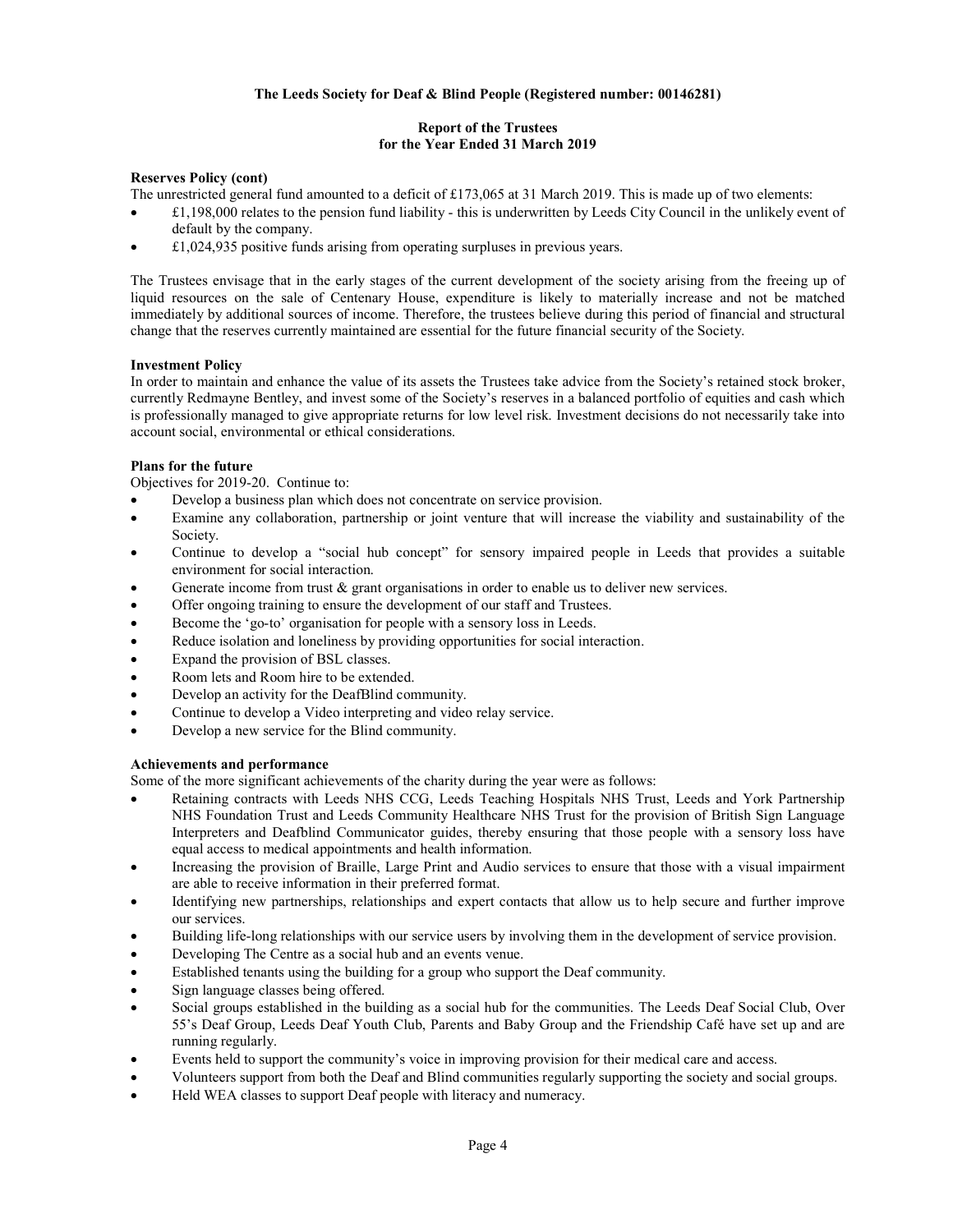# Report of the Trustees for the Year Ended 31 March 2019

# Statement of Responsibilities of the Trustees/Directors

The charity trustees (who are also the directors for the purposes of company law) are responsible for preparing a trustees' annual report and financial statements in accordance with applicable law and regulations and in accordance with United Kingdom Generally Accepted Accounting Practice.

Company law requires the trustees to prepare financial statements for each year. Under company law, the trustees must not approve the financial statements unless they are satisfied that they give a true and fair view of the state of affairs of the charitable company and of its incoming resources and application of resources, including the income and expenditure for the financial year. In preparing the financial statements, the trustees are required to:

- select suitable accounting policies and then apply them consistently;
- make judgements and estimates that are reasonable and prudent;
- state whether applicable UK accounting standards have been followed, subject to any material departures disclosed and explained in the financial statements;
- prepare the financial statements on a going concern basis unless it is inappropriate to presume that the charity will continue in business.

The trustees are responsible for keeping adequate accounting records that are sufficient to show and explain the charity's transactions and disclose with reasonable accuracy at any time the financial position of the charity and that enable them to ensure that the financial statements comply with the Companies Act 2006. They are also responsible for safeguarding the assets of the charity and hence for taking reasonable steps for the prevention and detection of fraud and other irregularities.

This report has been prepared in accordance with the special provisions of Part 15 of the Companies Act 2006 relating to small companies. The trustees also confirm that they have complied with the duty in section 17(5) of the 2011 Charities Act to have due regard to guidance on public benefit published by the Charity Commission.

# ON BEHALF OF THE TRUSTEES:

Christine Roche – Chair

Dated: 7 November 2019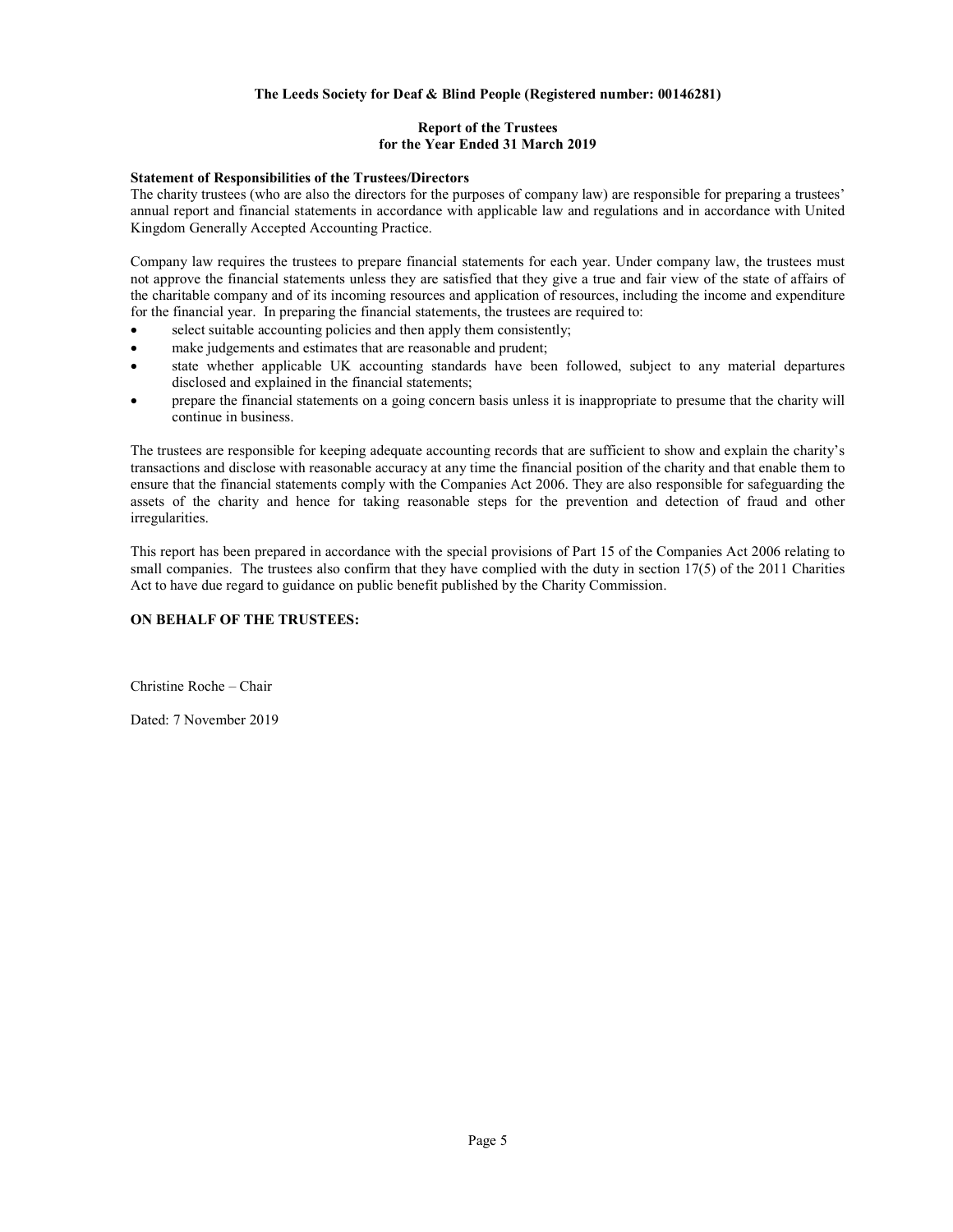## The Leeds Society for Deaf & Blind People

### Independent Examiners' Report to the Trustees of The Leeds Society for Deaf & Blind People

I report on the accounts of The Leeds Society for Deaf & Blind People for the year ended  $31<sup>st</sup>$  March 2019 which are set out on pages 6 to 17.

### Respective responsibilities of trustees and examiner

The trustees (who are also directors of the company for the purpose of company law) are responsible for the preparation of the accounts. The charity's trustees consider that an audit is not required for this year under section 144 of the Charities Act 2011 or under Part 16 of the Companies Act 2006 and that an independent examination is needed. The Charity is required by law to prepare accrued accounts and I am qualified to undertake the examination by being a member of The Association of Chartered Certified Accountants.

Having been satisfied that the charity is not subject to an audit under company law and is eligible for independent examination it is my responsibility to:

- examine the accounts under section 145 of the 2011 Act;
- to follow the procedures laid down in the General Directions given by the Charity Commission under section 145(5) of the 2011 Act; and
- to state whether particular matters have come to my attention.

### Basis of independent examiners report

My examination was carried out in accordance with the General Directions given by the Charity Commission. An examination includes a review of the accounting records kept by the charity and a comparison of the accounts presented with those records. It also includes consideration of any unusual items or disclosures in the accounts, and the seeking of explanations from you as trustees concerning any such matters. The procedures undertaken do not provide all the evidence that would be required in an audit and, consequently no opinion is given as to whether the accounts present a "true and fair view" and the report is limited to those matters set out in the statement below.

## Independent examiners statement

In connection with my examination, no matter has come to my attention:

- (1) which gives me reasonable cause to believe that, in any material respect, the requirements:
- to keep records in accordance with s386 of the Companies Act 2006; and
- to prepare accounts which accord with the accounting records and to comply with the accounting requirements of the Companies Act 2006 and also to prepare accounts in accordance with the Charities SORP (FRS 102) and with the
- methods and principles set out in Charities SORP (FRS 102), have not been met; or
- (2) to which, in my opinion, attention should be drawn in order to enable a proper understanding of the accounts to be reached.

Martin Smith FCCA for and on behalf of Malcolm Jones & Co Limited Accountants and Business Advisors West Hill House Allerton Hill Chapel Allerton Leeds LS7 3QB Dated: 7 November 2019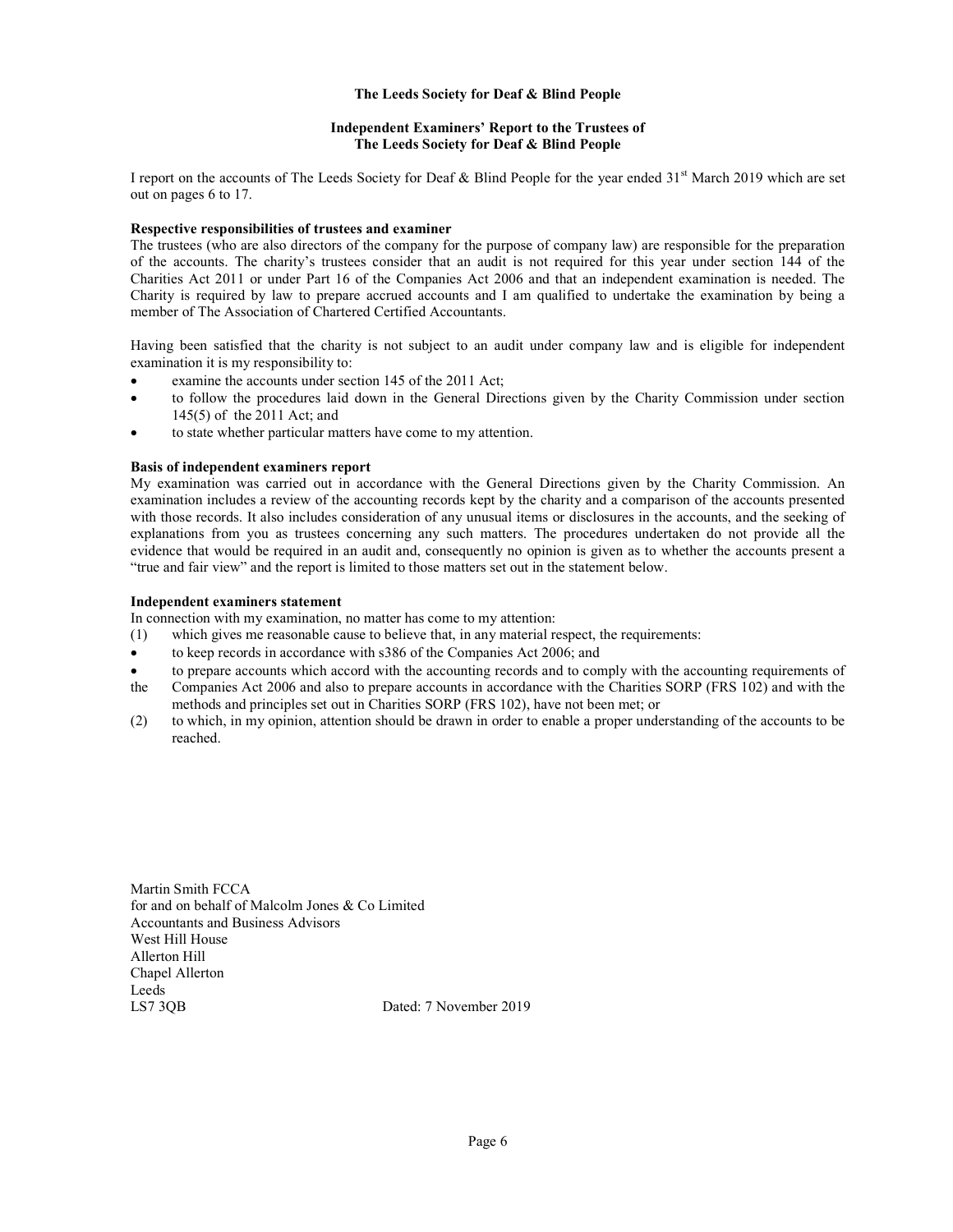# Statement of Financial Activities (including Statement of Comprehensive Income) for the Year Ended 31 March 2019

|                                                                               | Notes | Unrestricted<br>Funds | Restricted<br>Funds | Endowment<br>Funds | 31.03.2019<br>Total Funds | 31.03.2018<br>Total<br>Funds |
|-------------------------------------------------------------------------------|-------|-----------------------|---------------------|--------------------|---------------------------|------------------------------|
| <b>Incoming resources</b>                                                     |       | £                     | £                   | £                  | £                         | $\pounds$                    |
| Incoming resources from generated funds:                                      |       |                       |                     |                    |                           |                              |
| Donations and legacies                                                        | 3     | 15,012                | 13,487              |                    | 28,499                    | 7,464                        |
| Investment income and interest                                                | 4     | 4,884                 |                     |                    | 4,884                     | 3,637                        |
| Rental income                                                                 |       | 11,995                |                     |                    | 11,995                    | 1,031                        |
| Incoming resources from charitable                                            |       |                       |                     |                    |                           |                              |
| activities                                                                    | 5     | 309,205               |                     |                    | 309,205                   | 257,532                      |
|                                                                               |       |                       |                     |                    |                           |                              |
| <b>Total incoming resources (before</b>                                       |       |                       |                     |                    |                           |                              |
| exceptional items)                                                            |       | 341,096               | 13,487              |                    | 354,583                   | 269,664                      |
| <b>Resources expended</b>                                                     |       |                       |                     |                    |                           |                              |
| Charitable activities                                                         | 6     | 381,520               |                     |                    | 381,520                   | 341,574                      |
| Governance costs                                                              | 7     | 17,176                |                     |                    | 17,176                    | 17,733                       |
| Expected deficit on scheme asset                                              | 13    |                       |                     |                    |                           |                              |
| returns                                                                       |       | 25,000                |                     |                    | 25,000                    | 20,000                       |
| <b>Total resources expended</b>                                               | 8     | 423,696               |                     |                    | 423,696                   | 379,307                      |
| Net (outgoing) resources before transfers                                     |       | (82,600)              | 13,487              |                    | (69, 113)                 | (109, 643)                   |
| Transfers between funds                                                       |       |                       |                     |                    |                           |                              |
| Net (outgoing) resources before other                                         |       |                       |                     |                    |                           |                              |
| recognised gains and losses                                                   |       | (82,600)              | 13,487              |                    | (69, 113)                 | (109, 643)                   |
| Other recognised gains and losses                                             |       |                       |                     |                    |                           |                              |
| Gains on investments: Unrealised                                              | 10    | 2,851                 |                     |                    | 2,851                     |                              |
| (Losses) on investments: (Realised)                                           | 10    | (317)                 |                     |                    | (317)                     | (5,975)                      |
| Actuarial and past service (losses)                                           | 13    | (197,000)             |                     |                    | (197,000)                 | (106,000)                    |
| Net movement in funds                                                         |       | (277,066)             | 13,487              | $\blacksquare$     | (263, 579)                | (221, 618)                   |
| <b>Reconciliation of funds</b><br>Total funds brought forward at 1 April 2018 |       | 104,001               |                     | 18,081             | 122,082                   | 343,700                      |
| <b>Total Funds carried forward at</b><br><b>31 March 2019</b>                 |       | (173,065)             | 13,487              | 18,081             | (141, 497)                | 122,082                      |

All of the above results are derived from continuing activities.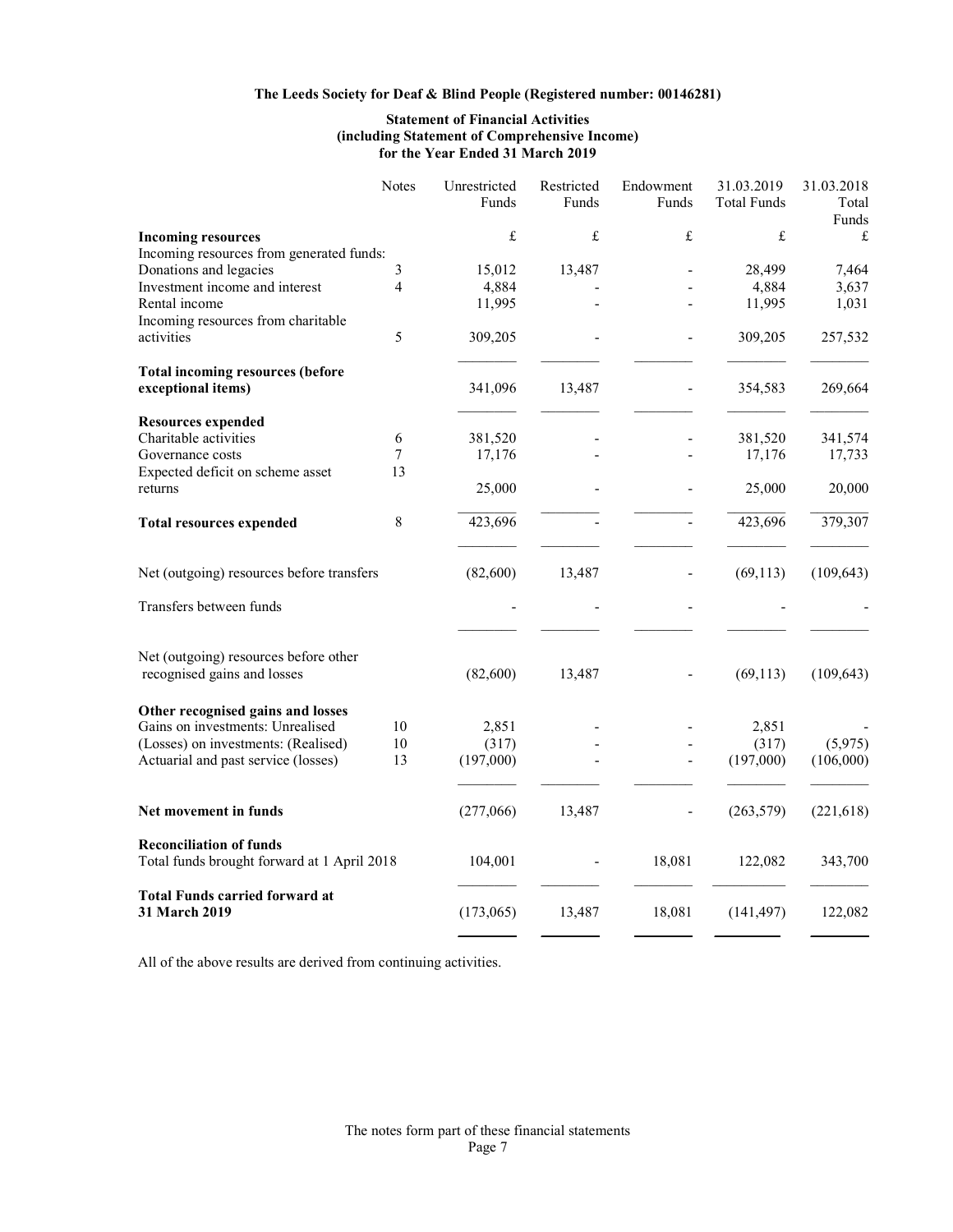|                                       | <b>Balance Sheet</b><br>31 March 2019 |             |             |                |           |
|---------------------------------------|---------------------------------------|-------------|-------------|----------------|-----------|
|                                       |                                       | 31.03.2019  |             | 31.03.2018     |           |
|                                       | <b>Notes</b>                          | $\mathbf f$ | $\pounds$   | $\overline{f}$ | $\pounds$ |
| <b>FIXED ASSETS:</b>                  |                                       |             |             |                |           |
| Tangible assets                       | 9                                     |             | 719,969     |                | 723,745   |
| Investments                           | 10                                    |             | 99,612      |                | 93,422    |
|                                       |                                       |             | 819,581     |                | 817,167   |
| <b>CURRENT ASSETS:</b>                |                                       |             |             |                |           |
| <b>Debtors</b>                        | 11                                    | 70,612      |             | 61,211         |           |
| Cash at bank and in hand              |                                       | 188,164     |             | 216,552        |           |
|                                       |                                       | 258,776     |             | 277,763        |           |
| <b>CREDITORS:</b>                     |                                       |             |             |                |           |
| Amounts falling due within one year   | 12                                    | (21, 854)   |             | (22, 848)      |           |
| NET CURRENT ASSETS/(LIABILITIES):     |                                       |             | 236,922     |                | 254,915   |
| <b>TOTAL ASSETS LESS</b>              |                                       |             |             |                |           |
| <b>CURRENT LIABILITIES:</b>           |                                       |             | 1,056,503   |                | 1,072,082 |
| <b>NON-CURRENT LIABILITIES</b>        |                                       |             |             |                |           |
| <b>Employee Benefits</b>              | 13                                    |             | (1,198,000) |                | (950,000) |
| <b>TOTAL NET (LIABILITIES)/ASSETS</b> |                                       |             | (141, 497)  |                | 122,082   |
|                                       |                                       |             |             |                |           |
| <b>FUNDS:</b>                         |                                       |             |             |                |           |
| Unrestricted funds                    | 16                                    |             | (173,065)   |                | 104,001   |
| Restricted funds                      | 15                                    |             | 13,487      |                |           |
| Endowment funds                       | 14                                    |             | 18,081      |                | 18,081    |
| <b>TOTAL FUNDS</b>                    | 16                                    |             | (141, 497)  |                | 122,082   |
|                                       |                                       |             |             |                |           |

For the financial year ended 31 March 2019 the company was entitled to exemption from audit under section 477 of the Companies Act 2006 relating to small companies. No members have required the company to obtain an audit of its accounts for the year ended 31 March 2019 in accordance with section 476 of the Companies Act 2006.

The directors acknowledge their responsibility for complying with the requirements of the Act with respect to accounting records and for the preparation of accounts

These financial statements have been prepared in accordance with the provisions applicable to companies subject to the small companies' regime and constitute the annual accounts required by the Companies Act 2006 and are for circularisation to members of the company.

# ON BEHALF OF THE BOARD:

Ms C Roche - Chair

Mrs M Wood - Trustee

Approved by the Management Committee on 7 November 2019

The notes form part of these financial statements

Page 8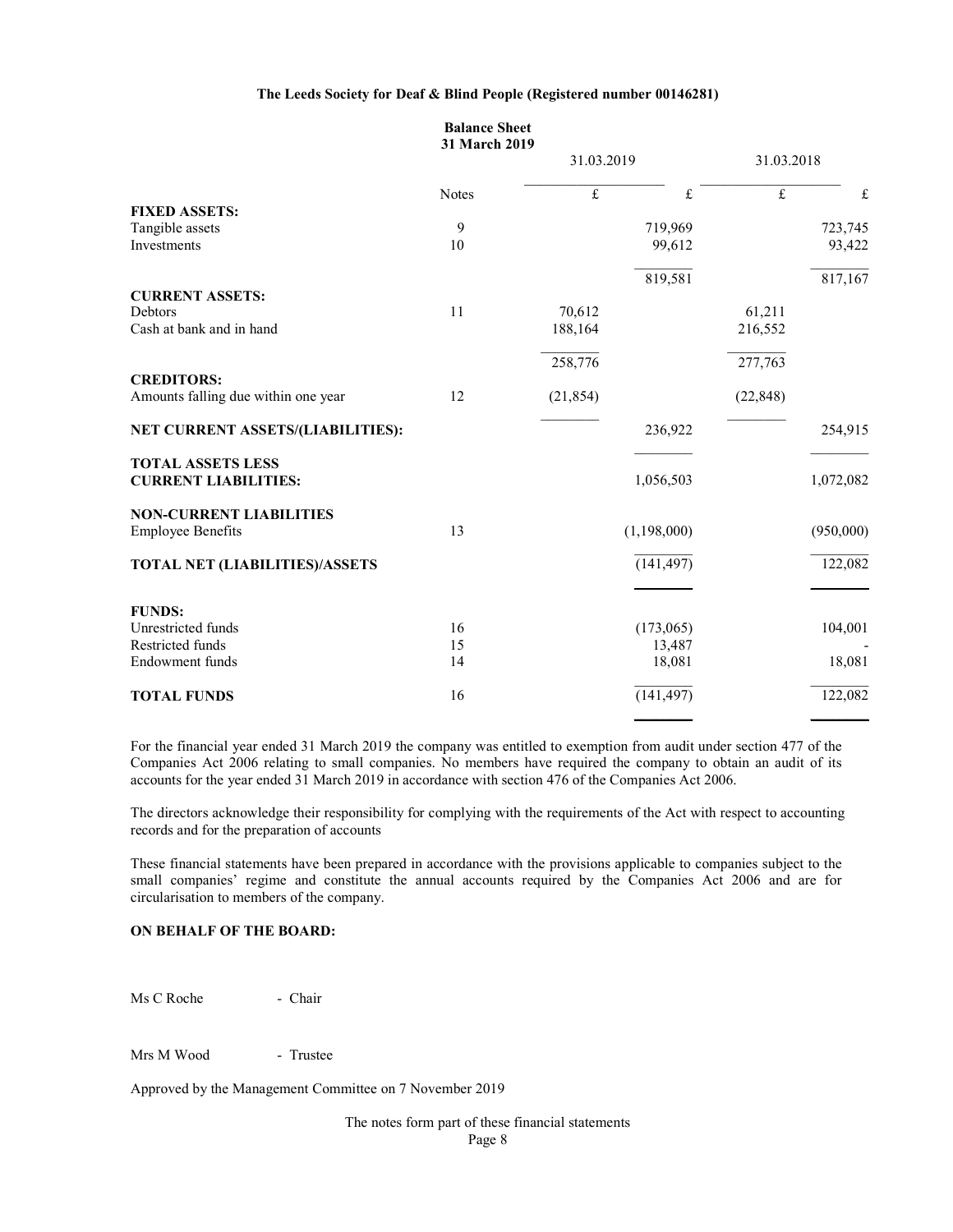### Notes to the Financial Statements for the Year Ended 31 March 2019

# 1. COMPANY INFORMATION

The Leeds Society for Deaf & Blind People is a charitable company, limited by guarantee, registered in England and Wales. The company's registered number and registered office address can be found on the Company Information page.

## 2. ACCOUNTING POLICIES

## Basis of Preparation

The financial statements have been prepared in accordance with Accounting and Reporting by Charities: Statement of Recommended Practice applicable to charities preparing their accounts in accordance with the Financial Reporting Standard applicable in the UK and Republic of Ireland (FRS 102), the Charities SORP (FRS 102), the Companies Act 2006 and the Charities Act 2011.

The company meets the definition of a public benefit entity under FRS 102. Assets and liabilities are initially recognised at historical cost or transaction value unless otherwise stated in the relevant accounting policy note(s).

The company has availed itself of paragraph 3(3) of Schedule 4 of the Companies Act formats to reflect the special nature of the company's activities.

### Preparation of the accounts on a going concern basis

The charity has a net liability shown in the accounts of £141,497. This is attributable to a deficit of £1,198,000 on the charity's defined benefit pension scheme. With regards to this deficit, a recovery plan is being followed to reduce this over the medium to long term. The cash impact of this recovery plan is considered to be manageable by the trustees. In the circumstances, the trustees believe it is appropriate to prepare the financial statements on the going concern basis.

#### Company and Charitable Status

The Leeds Society for Deaf & Blind People is a company limited by guarantee, the liability of each member of the company not exceeding £1, and a charity registered under the Charities Act.

### Fund Accounting

Funds held by the charity are either:

Unrestricted general funds – these are funds which can be used in accordance with the charitable objects at the discretion of the trustees.

Restricted funds – these are funds that can only be used for particular restricted purposes specified by donors of the funds.

Endowment funds – permanent endowment funds are funds which must generally be held indefinitely as trustees do not have the power to convert the capital into income.

Further explanation of the nature and purpose of each fund is included in the notes to the financial statements.

### Incoming Resources

Incoming resources comprises all incoming resources becoming available to the company during the year and includes income from all sources regardless of its source or of the purpose to which it is applied. Where applicable income is recognised where all conditions for receipt have been met and there is reasonable assurance of receipt.

All income is reported gross with no setting off of costs or expenses.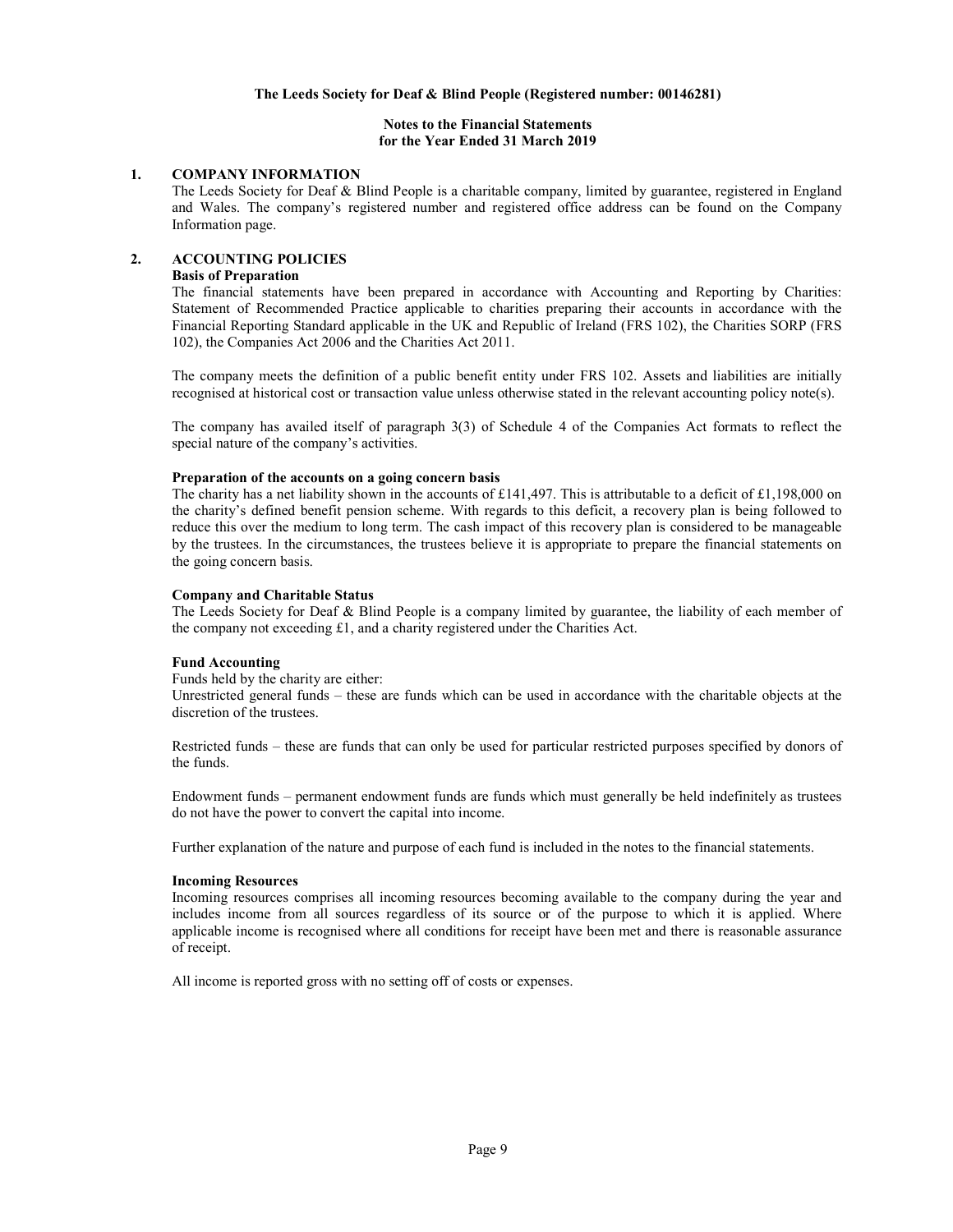#### Notes to the Financial Statements for the Year Ended 31 March 2019

## 2. ACCOUNTING POLICIES (continued)

#### Resources Expended

All expenditure is accounted for on an accruals basis and has been classified under headings that aggregate all costs related to specific activities or categories. Costs of charitable activities comprise all expenditure directly relating to the objects of the charity including costs incurred in supporting charitable activities and projects.

Governance costs comprise costs incurred in connection with the administration of the charity and compliance with constitutional and statutory requirements. Where appropriate, costs are apportioned between charitable activities and governance expenditure by the trustees on a reasonable and consistent basis.

#### Operating Leases

Rentals paid under operating leases are charged to the profit and loss account on a straight line basis over the period of the lease.

#### Tangible Fixed Assets

Tangible fixed assets are capitalised at cost including any incidental expenses of acquisition.

Depreciation is provided at the following annual rates in order to write off each asset over its estimated useful life.

| Freehold property      | - not depreciated |
|------------------------|-------------------|
| Fixtures and equipment | $-20\%$ on cost   |

### Investments

Investment assets are revalued to market value at the Balance Sheet date and any gains or losses on revaluation are reported in the 'other recognised gains and losses' section of the Statement of Financial Activities.

#### Pensions

The society participates in a multiple employer defined benefit scheme, The West Yorkshire Pension Fund. Note 13 explains how the scheme is presented within the financial statements and the bases and assumptions used in valuing scheme assets and liabilities.

# 3. DONATIONS AND LEGACIES

|                                    | Unrestricted | Restricted | Endowment                | 31.03.2019         | 31.03.2018         |
|------------------------------------|--------------|------------|--------------------------|--------------------|--------------------|
|                                    | Funds        | Funds      | Funds                    | <b>Total Funds</b> | <b>Total Funds</b> |
|                                    | £            | £          | £                        |                    | £                  |
| Donations, appeals and fundraising |              |            |                          |                    |                    |
| events                             | 15,012       | 13.487     | $\overline{\phantom{0}}$ | 28,499             | 7,464              |
| Legacies                           |              |            | -                        |                    |                    |
|                                    |              |            |                          |                    |                    |
|                                    | 15,012       | 13.487     | $\overline{\phantom{0}}$ | 28,499             | 7,464              |
|                                    |              |            |                          |                    |                    |

### 4. INVESTMENT INCOME AND INTEREST

|                                         | Unrestricted | Restricted | Endowment                | 31.03.2019         | 31.03.2018         |
|-----------------------------------------|--------------|------------|--------------------------|--------------------|--------------------|
|                                         | Funds        | Funds      | Funds                    | <b>Total Funds</b> | <b>Total Funds</b> |
|                                         | £            |            |                          |                    |                    |
| Dividends $- UK$ equities               | 2,854        |            |                          | 2,854              | 2,457              |
| Interest – UK fixed interest securities | 1,483        |            | $\overline{\phantom{0}}$ | 1,483              | 695                |
| Interest on bank and building society   |              |            |                          |                    |                    |
| deposits                                | 547          |            |                          | 547                | 485                |
|                                         |              |            |                          |                    |                    |
|                                         | 4,884        |            |                          | 4.884              | 3,637              |
|                                         |              |            |                          |                    |                    |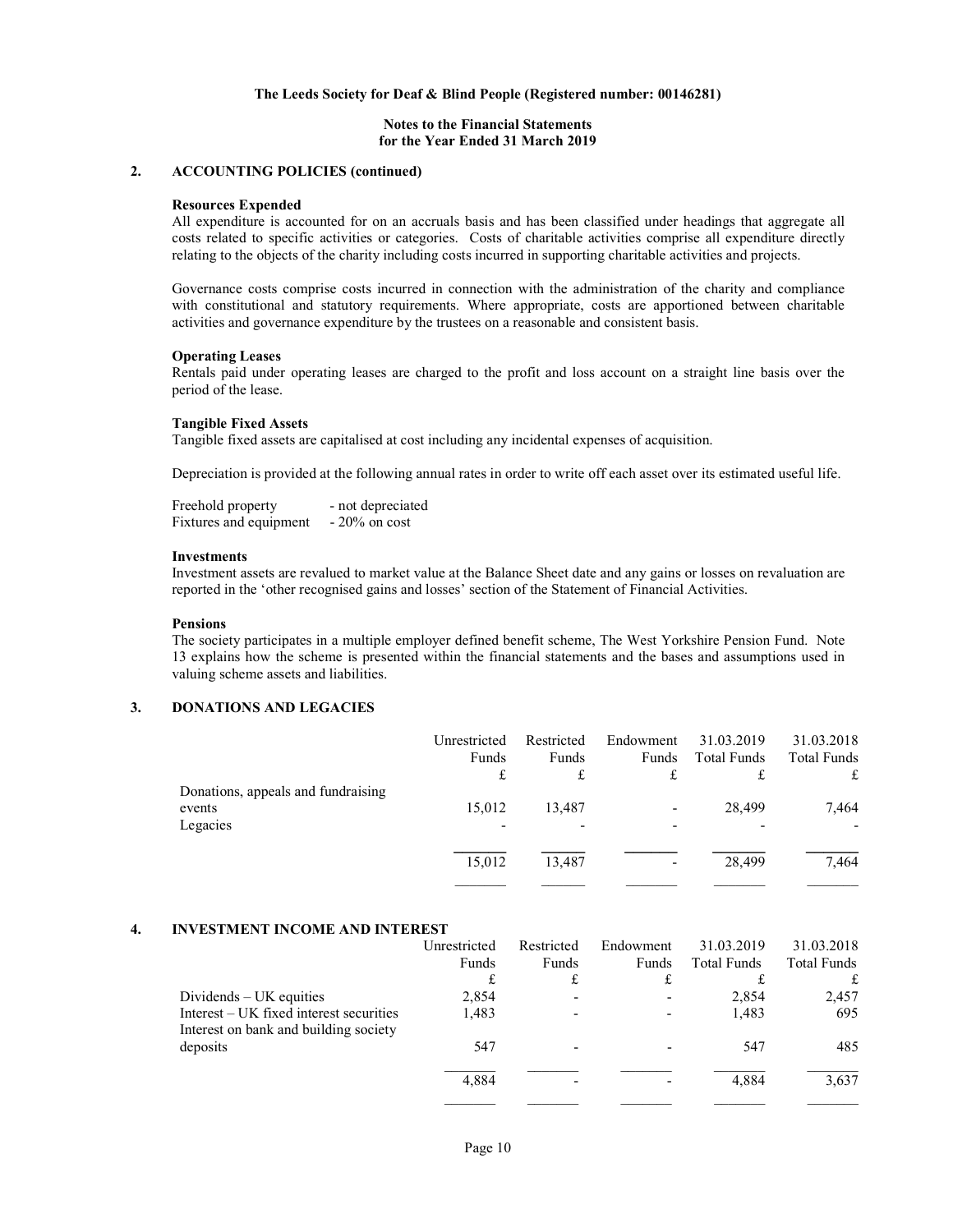# Notes to the Financial Statements for the Year Ended 31 March 2019

# 4. INVESTMENT INCOME AND INTEREST

|                                         | Unrestricted | Restricted | Endowment | 31.03.2019         | 31.03.2018         |
|-----------------------------------------|--------------|------------|-----------|--------------------|--------------------|
|                                         | Funds        | Funds      | Funds     | <b>Total Funds</b> | <b>Total Funds</b> |
|                                         |              |            |           |                    | £                  |
| $Dividends – UK$ equities               | 2,854        |            |           | 2,854              | 2,457              |
| Interest – UK fixed interest securities | 1,483        |            |           | 1,483              | 695                |
| Interest on bank and building society   |              |            |           |                    |                    |
| deposits                                | 547          |            |           | 547                | 485                |
|                                         |              |            |           |                    |                    |
|                                         | 4,884        |            |           | 4.884              | 3,637              |
|                                         |              |            |           |                    |                    |

# 5. INCOMING RESOURCES FROM CHARITABLE ACTIVITIES

|             | Unrestricted | Restricted | Endowment                | 31.03.2019  | 31.03.2018  |
|-------------|--------------|------------|--------------------------|-------------|-------------|
|             | Funds        | Funds      | Funds                    | Total Funds | Total Funds |
|             |              | £          |                          |             |             |
| Fees income | 292,408      |            | ٠                        | 292,408     | 253,513     |
| Other       | 16,797       | -          | $\overline{\phantom{a}}$ | 16,797      | 4,019       |
|             | 309,205      |            |                          | 309,205     | 257,532     |
|             |              |            |                          |             |             |

# 6. CHARITABLE ACTIVITIES

|                                     | Unrestricted | Restricted | Endowment | 31.03.2019         | 31.03.2018         |
|-------------------------------------|--------------|------------|-----------|--------------------|--------------------|
|                                     | Funds        | Funds      | Funds     | <b>Total Funds</b> | <b>Total Funds</b> |
|                                     | £            |            |           |                    |                    |
| Direct services and grants payable  |              |            |           |                    | 2,563              |
| Indirect services and support costs | 139,759      |            |           | 139,759            | 106,870            |
| Interpreting Service                | 241,761      |            |           | 241,761            | 232,141            |
|                                     | 381,520      |            |           | 381,520            | 341,574            |
|                                     |              |            |           |                    |                    |

# 7. GOVERNANCE COSTS

|                   | Unrestricted | Restricted | Endowment | 31.03.2019         | 31.03.2018         |
|-------------------|--------------|------------|-----------|--------------------|--------------------|
|                   | Funds        | Funds      | Funds     | <b>Total Funds</b> | <b>Total Funds</b> |
|                   | £            |            | £         |                    | £                  |
| <b>Salaries</b>   | 10,327       |            |           | 10,327             | 10,436             |
| Premises          | 450          |            |           | 450                | 302                |
| Professional fees | 4,828        |            |           | 4,828              | 5,550              |
| Sundry expenses   | 1,477        |            |           | 1,477              | 1,421              |
| Depreciation      | 94           |            |           | 94                 | 24                 |
|                   | 17,176       |            |           | 17,176             | 17,733             |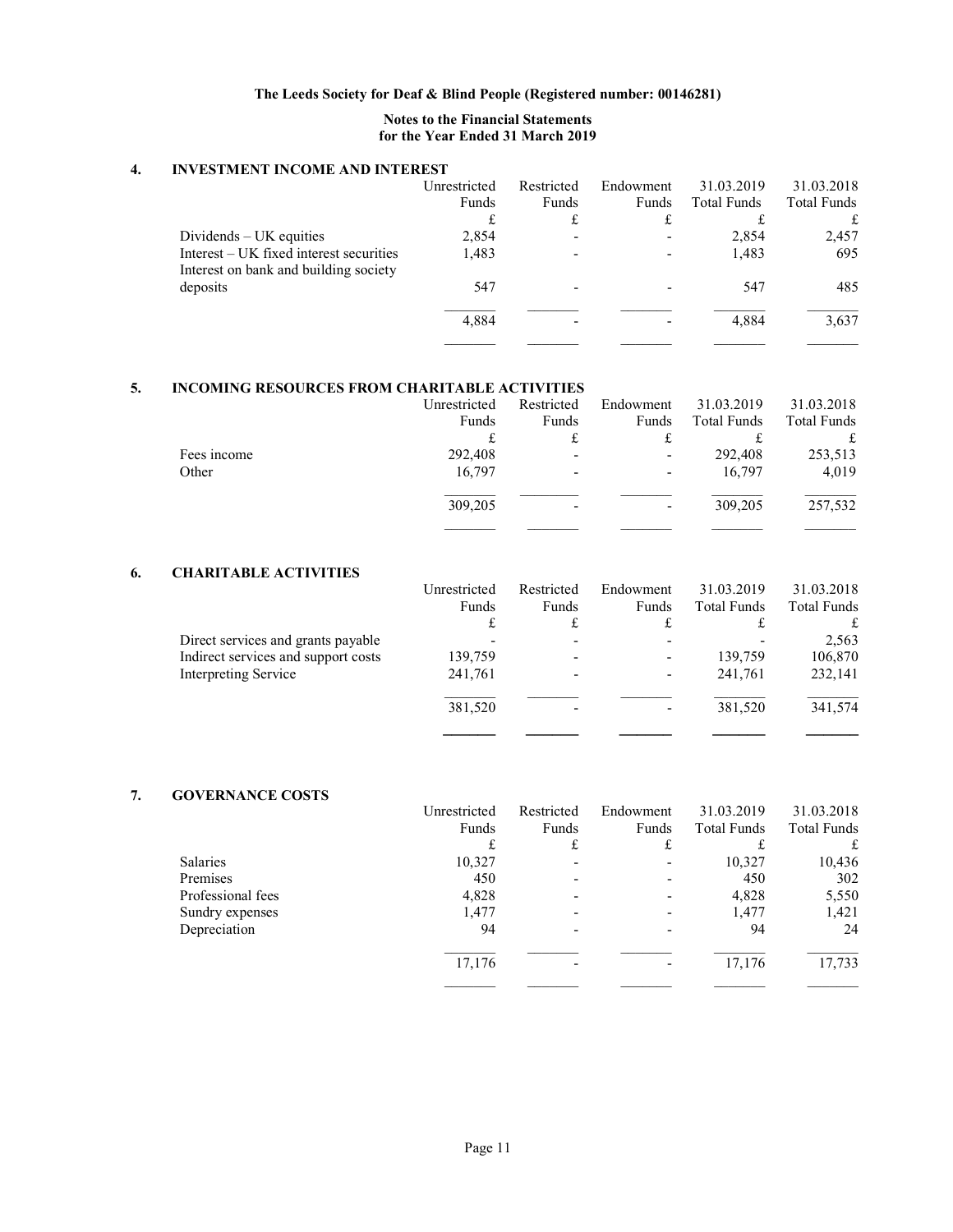# Notes to the Financial Statements for the Year Ended 31 March 2019

# 8. TOTAL RESOURCES EXPENDED

|                                                                                   | Staff<br>Costs | Depreciation<br>& Fixtures<br>Revaluation<br>Adjustment | Other Costs                                                             | 31.03.2019<br>Total | 31.03.2018<br>Total     |
|-----------------------------------------------------------------------------------|----------------|---------------------------------------------------------|-------------------------------------------------------------------------|---------------------|-------------------------|
|                                                                                   | £              | £                                                       | $\mathfrak{L}% _{F}=\mathfrak{L}_{F}\!\left( \mathfrak{L}_{F}\right) ,$ | $\mathbf f$         | £                       |
| Charitable activities                                                             | 255,102        | 3,682                                                   | 122,736                                                                 | 381,520             | 341,574                 |
| Governance                                                                        | 10,327         | 94                                                      | 6,755                                                                   | 17,176              | 17,733                  |
| Expected deficit on scheme asset returns                                          |                |                                                         | 25,000                                                                  | 25,000              | 20,000                  |
| 31.3.2019                                                                         | 265,429        | 3,776                                                   | 154,491                                                                 | 423,696             |                         |
| 31.3.2018                                                                         | 241,582        | 945                                                     | 136,780                                                                 |                     | 379,307                 |
|                                                                                   |                |                                                         |                                                                         |                     |                         |
| Other costs:<br>Premises                                                          |                |                                                         |                                                                         |                     |                         |
|                                                                                   |                |                                                         |                                                                         | 18,008<br>16,305    | 12,069<br>14,900        |
| Repairs<br>Direct services and allowances                                         |                |                                                         |                                                                         |                     | 2,563                   |
| Independent examination fees                                                      |                |                                                         |                                                                         | 1,475               | 1,450                   |
| Accountancy charges                                                               |                |                                                         |                                                                         | 3,250               | 3,160                   |
| Freelance                                                                         |                |                                                         |                                                                         | 47,568              | 39,756                  |
| Others                                                                            |                |                                                         |                                                                         | 42,885              | 42,882                  |
| Expected deficit on scheme asset returns                                          |                |                                                         |                                                                         | 25,000              | 20,000                  |
|                                                                                   |                |                                                         |                                                                         | 154,491             | 136,780                 |
|                                                                                   |                |                                                         |                                                                         |                     |                         |
|                                                                                   |                |                                                         |                                                                         | 31.03.2019          | 31.03.2018              |
| The average number of employees of the Society during the year was:<br>Management |                |                                                         |                                                                         | 1                   | 1                       |
| Interpreting service                                                              |                |                                                         |                                                                         | 4                   | 4                       |
| Administration                                                                    |                |                                                         |                                                                         | 3                   | $\overline{\mathbf{3}}$ |
|                                                                                   |                |                                                         |                                                                         | $\,8\,$             | $\overline{8}$          |
|                                                                                   |                |                                                         |                                                                         |                     |                         |
|                                                                                   |                |                                                         |                                                                         | 31.03.2019          | 31.03.2018              |
|                                                                                   |                |                                                         |                                                                         | £                   | £                       |
| Staff costs include:<br>Current pension service cost                              |                |                                                         |                                                                         | 35,571              | 35,399                  |
| Employers national insurance contributions                                        |                |                                                         |                                                                         | 18,858              | 13,712                  |
|                                                                                   |                |                                                         |                                                                         |                     |                         |

No employees received emoluments in excess of £60,000 (2018 – None)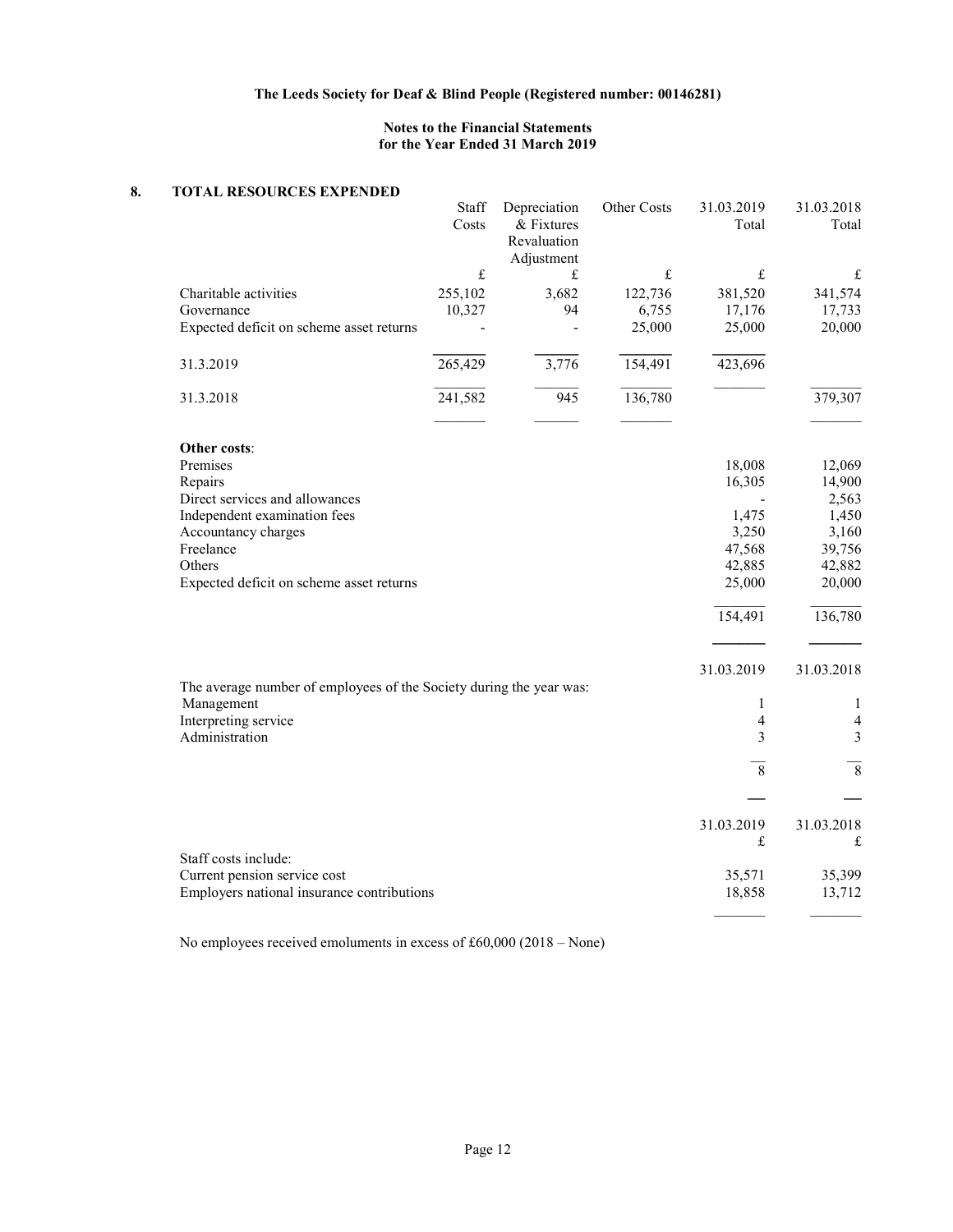# Notes to the Financial Statements for the Year Ended 31 March 2019

# 9. TANGIBLE FIXED ASSETS

| <b>,</b> | TARGIDLE FIAED ASSETS                                                      | Freehold<br>Property | Fixtures and<br>Equipment | Totals      |  |
|----------|----------------------------------------------------------------------------|----------------------|---------------------------|-------------|--|
|          | <b>COST OR VALUATION</b>                                                   | £                    | £                         | £           |  |
|          | At 1 April 2018                                                            | 705,807              | 38,883                    | 744,690     |  |
|          | Additions<br>Disposal                                                      |                      |                           |             |  |
|          |                                                                            |                      |                           |             |  |
|          | At 31 March 2019                                                           | 705,807              | 38,883                    | 744,690     |  |
|          | <b>DEPRECIATION:</b>                                                       |                      |                           |             |  |
|          | At 1 April 2018                                                            |                      | 20,945                    | 20,945      |  |
|          | Charge for year                                                            |                      | 3,776                     | 3,776       |  |
|          | Disposal                                                                   |                      |                           |             |  |
|          | At 31 March 2019                                                           |                      | 24,721                    | 24,721      |  |
|          | <b>NET BOOK VALUE:</b>                                                     |                      |                           |             |  |
|          | At 31 March 2019                                                           | 705,807              | 14,162                    | 719,969     |  |
|          | At 31 March 2018                                                           | 705,807              | 17,938                    | 723,745     |  |
| 10.      | <b>FIXED ASSET INVESTMENTS</b>                                             |                      |                           |             |  |
|          | Market value at 1 April 2018                                               |                      |                           | £<br>93,422 |  |
|          | Additions                                                                  |                      |                           | 8,075       |  |
|          | Disposals                                                                  |                      |                           | (4,736)     |  |
|          | Net unrealised surplus                                                     |                      |                           | 2,851       |  |
|          | Market value at 31 March 2019                                              |                      |                           | 99,612      |  |
|          | Historical cost at 31 March 2019                                           |                      |                           | 98,723      |  |
|          | Investments held comprise:                                                 |                      |                           |             |  |
|          | Equity investments listed on recognised stock exchange                     |                      |                           | 65,048      |  |
|          | Debt and other fixed income securities listed on recognised stock exchange |                      |                           | 34,564      |  |
|          |                                                                            |                      |                           | 99,612      |  |
|          |                                                                            |                      |                           |             |  |
| 11.      | <b>DEBTORS: AMOUNTS FALLING DUE WITHIN ONE YEAR</b>                        |                      |                           |             |  |
|          |                                                                            |                      | 31.03.2019                | 31.03.2018  |  |
|          | Fees receivable                                                            |                      | £<br>69,908               | £<br>59,998 |  |
|          | Other debtors and prepayments                                              |                      | 704                       | 1,213       |  |
|          |                                                                            |                      | 70,612                    | 61,211      |  |
|          |                                                                            |                      |                           |             |  |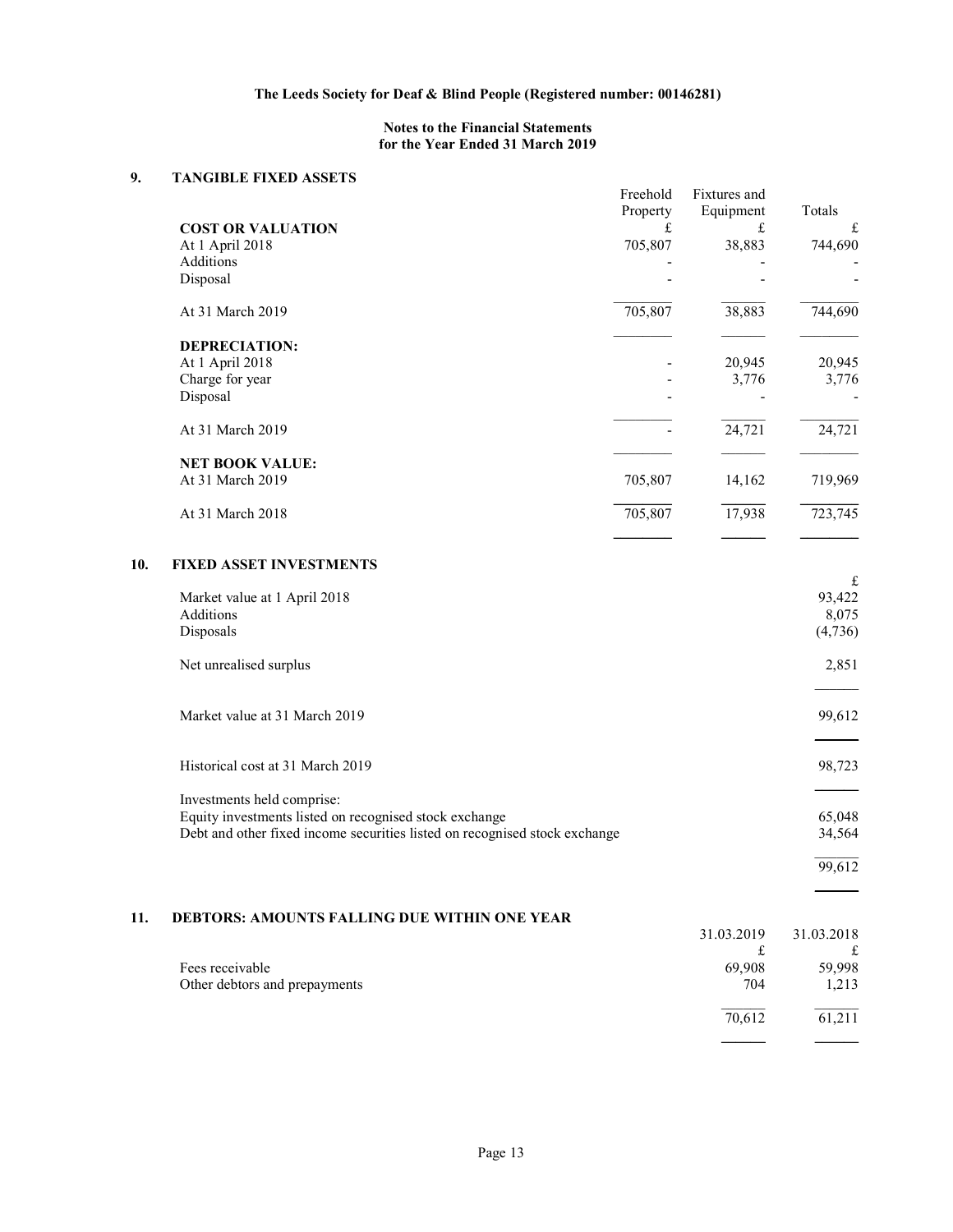#### Notes to the Financial Statements for the Year Ended 31 March 2019

### 12. CREDITORS: AMOUNTS FALLING DUE WITHIN ONE YEAR

|                                 | 31.03.2019 | 31.03.2018 |
|---------------------------------|------------|------------|
|                                 |            | £          |
| Other creditors and accruals    | 15,557     | 17,260     |
| Other taxes and social security | 6.297      | 5,588      |
|                                 | 21,854     | 22,848     |
|                                 |            |            |

### 13. DEFINED BENEFIT PENSION SCHEME

#### Introduction

The disclosures [below] relate to the funded liabilities within the West Yorkshire Pension Fund (the "Fund") which is part of the Local Government Pension Scheme (the "LGPS").

The LGPS is a funded defined benefit plan with benefits earned up to 31 March 2014 being linked to final salary. Benefits after 31 March 2014 are based on a Career Average Revalued Earnings Scheme. Details of the benefits earned over the period covered by this disclosure are set out in 'The Local Government Pension Scheme Regulations 2013' and 'The Local Government Pension Scheme (Transitional Provisions, Savings and Amendment) Regulations 2014'.

#### Funding / Governance Arrangements of the LGPS

The funded nature of the LGPS requires participating employers and its employees to pay contributions into the Fund, calculated at a level intended to balance the pension liabilities with investment assets. Information on the framework for calculating contributions to be paid is set out in LGPS Regulations 2013 and the Fund's Funding Strategy Statement. The last actuarial valuation was at 31 March 2016.

The Fund Administering Authority, City of Bradford Metropolitan District Council, is responsible for the governance of the Fund.

#### Assets

The assets allocated to the Employer in the Fund are notional and are assumed to be invested in line with the investments of the Fund for the purposes of calculating the return to be applied to those notional assets over the accounting period. The Fund is large and holds a significant proportion of its assets in liquid investments. As a consequence there will be no significant restriction on realising assets if a large payment is required to be paid from the Fund in relation to an employer's liabilities. The assets are invested in a diversified spread of investments and the approximate split of assets for the Fund as a whole (based on data supplied by the Administering Authority) is shown in the disclosures.

The Administering Authority may invest a small proportion of the Fund's investments in the assets of some of the employers participating in the Fund if it forms part of their balanced investment strategy.

#### Risks associated with the Fund in relation to accounting

#### Asset volatility

The liabilities used for accounting purposes are calculated using a discount rate set with reference to corporate bond yields. If assets underperform this yield, this will create a deficit in the accounts. The Fund holds a significant proportion of growth assets which while expected to outperform corporate bonds in the long term creates volatility and risk in the short term in relation to the accounting figures.

#### Changes in Bond Yield

A decrease in corporate bond yields will increase the value placed on the liabilities for accounting purposes although this will be marginally offset by the increase in the assets as a result.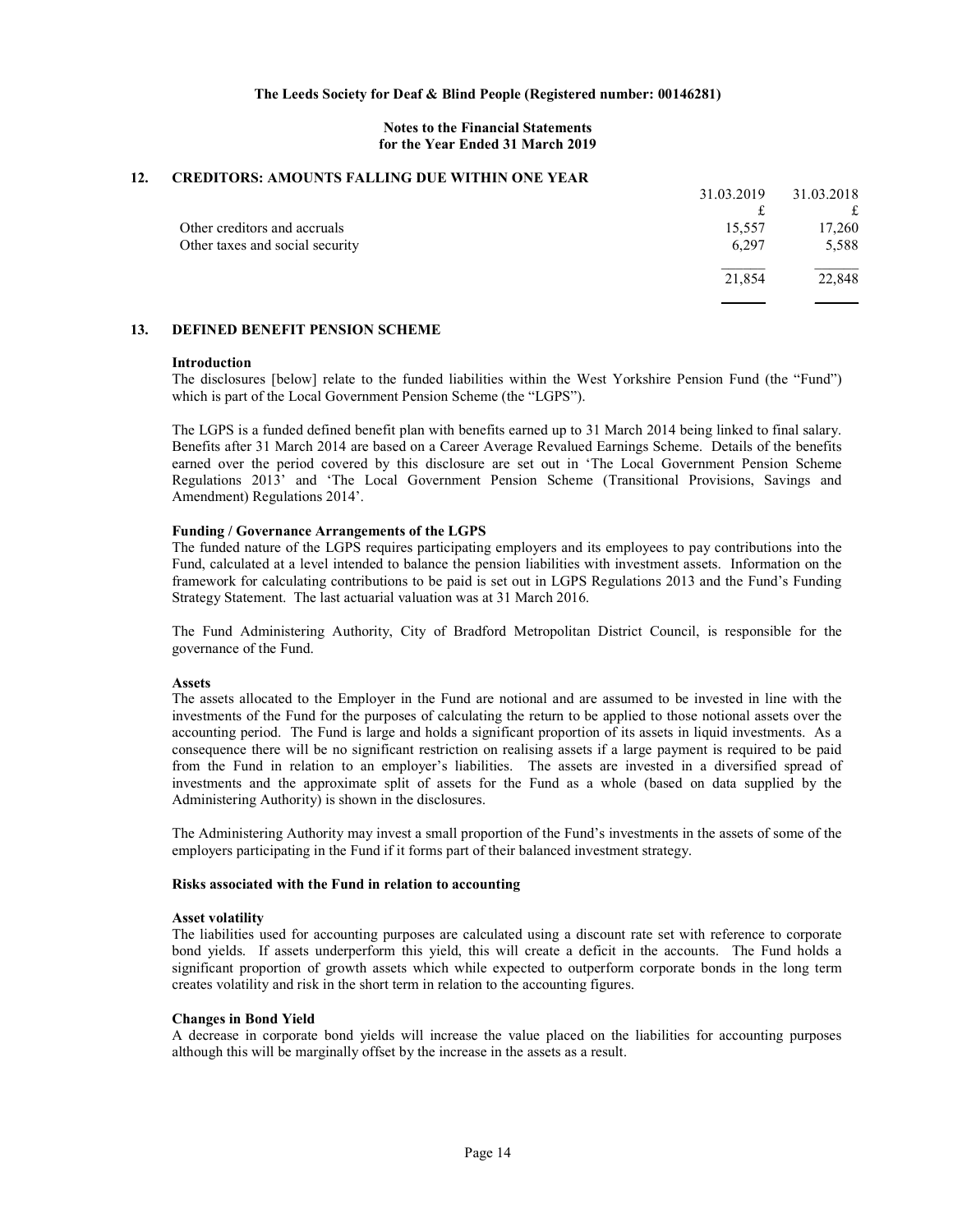### Notes to the Financial Statements for the year ended 31 March 2019

# 13. DEFINED BENEFIT PENSION SCHEME continued

#### Inflation Risk

The majority of the pension liabilities are linked to either pay or price inflation. Higher inflation expectations will lead to a higher liability value. The assets are either unaffected or loosely correlated with inflation meaning that an increase in inflation will increase the deficit.

#### Life expectancy

The majority of the Fund's obligations are to provide benefits for the life of the member following retirement, so increases in life expectancy will result in an increase in the liabilities.

#### Exiting employers

Employers who leave the Fund (or their guarantor) may have to make an exit payment to meet any shortfall in assets against their pension liabilities. If the employer (or guarantor) is not able to meet this exit payment the liability may in certain circumstances fall on other employers in the Fund. Further the assets at exit in respect of 'orphan liabilities' may, in retrospect, not be sufficient to meet the liabilities. This risk may fall on other employers. 'Orphan liabilities' are currently a small proportion of the overall liabilities in the Fund.

| 13.1<br>The amounts recognised in the balance sheet are as follows:                     |                 |                 |
|-----------------------------------------------------------------------------------------|-----------------|-----------------|
|                                                                                         | 31.03.2019      | 31.03.2018      |
|                                                                                         | £               | £               |
| Present value of benefit obligations                                                    | (6,157,000)     | (5,751,000)     |
| Realisable value of plan assets                                                         | 4,959,000       | 4,801,000       |
| Net liability                                                                           | (1,198,000)     | (950,000)       |
|                                                                                         |                 |                 |
| The amounts recognised in the statement of financial activities are as follows:<br>13.2 |                 |                 |
|                                                                                         | 31.03.2019<br>£ | 31.03.2018<br>£ |
| Current service cost                                                                    | 26,000          | 28,000          |
| Interest cost                                                                           | 148,000         | 142,000         |
| Expected return on plan assets                                                          | (123,000)       | (122,000)       |
| Net resources expended before other recognised gains and losses                         | 51,000          | 48,000          |
| <b>Actuarial losses</b>                                                                 | 197,000         | 106,000         |
| Net charge                                                                              | 248,000         | 154,000         |
|                                                                                         |                 |                 |
| 13.3<br>Changes in the present value of the defined benefit obligation are as follows:  |                 |                 |
|                                                                                         | 31.03.2019      | 31.03.2018      |
|                                                                                         | £               | £               |
| Opening defined benefit obligation                                                      | 5,751,000       | 5,511,000       |
| Service cost                                                                            | 26,000          | 28,000          |
| Member contributions                                                                    | 5,000           | 5,000           |
| Interest cost                                                                           | 148,000         | 142,000         |
| Benefits paid                                                                           | (141,000)       | (85,000)        |
| <b>Actuarial losses</b>                                                                 | 368,000         | 150,000         |
| Closing defined benefit obligation                                                      | 6,157,000       | 5,751,000       |
|                                                                                         |                 |                 |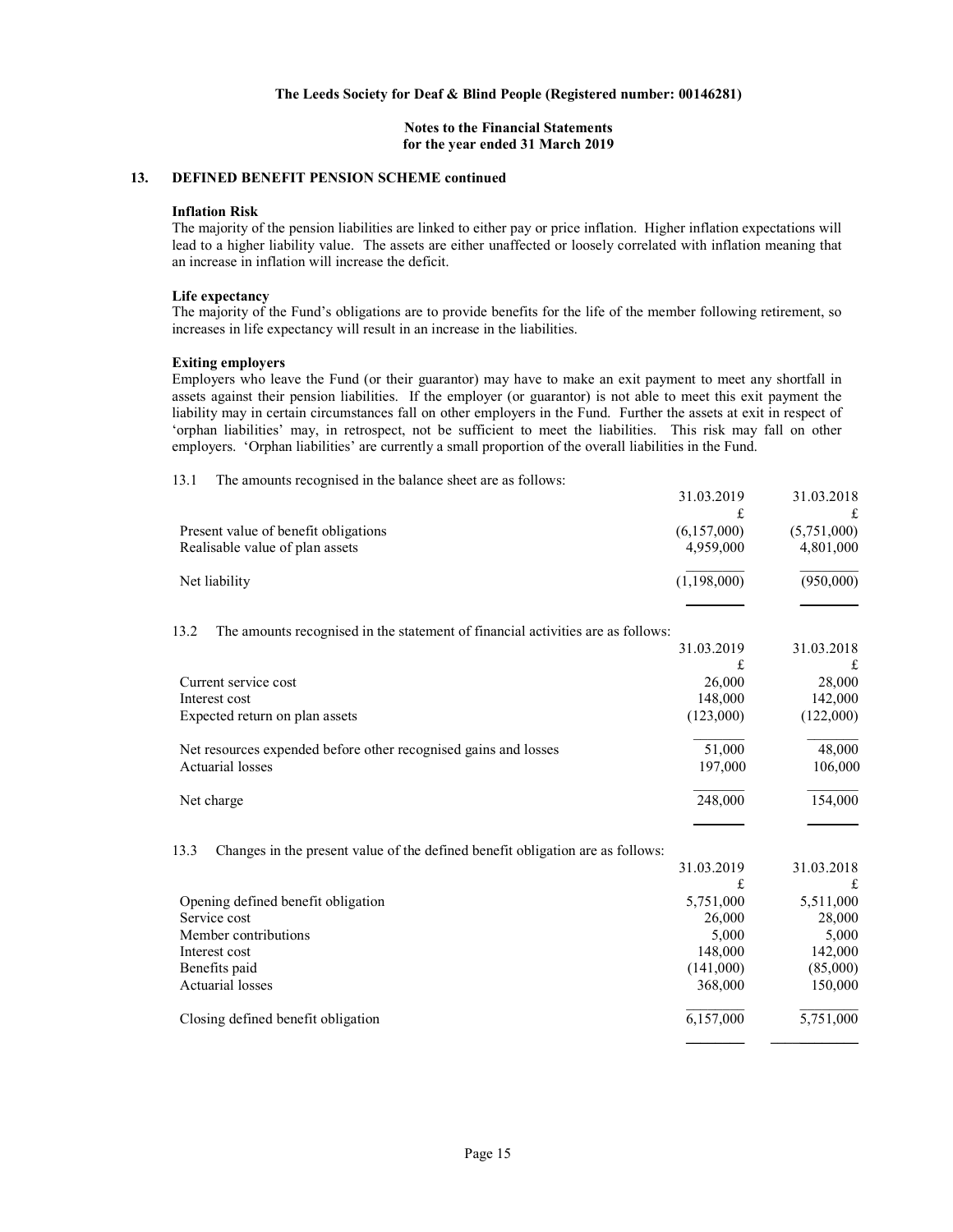# Notes to the Financial Statements for the Year Ended 31 March 2019

# 13. DEFINED BENEFIT PENSION SCHEME continued

|  | 13.4 Changes in the fair value of plan assets are as follows: |
|--|---------------------------------------------------------------|
|--|---------------------------------------------------------------|

|                                                                                                     | 31.03.2019  | 31.03.2018  |
|-----------------------------------------------------------------------------------------------------|-------------|-------------|
|                                                                                                     | £           | £           |
| Opening realisable value of plan assets                                                             | 4,801,000   | 4,715,000   |
| Expected return on plan assets                                                                      | 123,000     | 122,000     |
| Actuarial gains                                                                                     | 171,000     | 44,000      |
| Benefits paid                                                                                       | (141,000)   | (85,000)    |
| Employer contribution                                                                               |             |             |
| Member contribution                                                                                 | 5,000       | 5,000       |
|                                                                                                     |             |             |
| Closing realisable value of plan assets                                                             | 4,959,000   | 4,801,000   |
|                                                                                                     |             |             |
| Analysis of realisable value of plan assets between asset categories is as follows:<br>13.5         |             |             |
|                                                                                                     | 31.03.2019  | 31.03.2018  |
|                                                                                                     | £           | £           |
| Equities                                                                                            | 3,670,000   | 3,558,000   |
| Government bonds                                                                                    | 555,000     | 528,000     |
| Other bonds                                                                                         | 198,000     | 178,000     |
| Property                                                                                            | 233,000     | 211,000     |
| Cash/liquidity                                                                                      | 114,000     | 91,000      |
| Other                                                                                               | 189,000     | 235,000     |
| Total                                                                                               | 4,959,000   | 4,801,000   |
|                                                                                                     |             |             |
|                                                                                                     |             |             |
| 13.6<br>The actual return on plan assets is as follows:                                             |             |             |
|                                                                                                     | 31.03.2019  | 31.03.2018  |
|                                                                                                     | £           | £           |
| Actual return on plan assets                                                                        | 294,000     | 166,000     |
|                                                                                                     |             |             |
| 13.7<br>Amounts for the current period and previous periods are as follows:                         |             |             |
|                                                                                                     | 31.03.2019  | 31.03.2018  |
|                                                                                                     | £           | £           |
| Present value of funded obligations                                                                 | (6,157,000) | (5,751,000) |
| Realisable value of plan assets                                                                     | 4,959,000   | 4,801,000   |
|                                                                                                     |             |             |
| Deficit                                                                                             | (1,198,000) | (950,000)   |
|                                                                                                     |             |             |
| 13.8<br>Principal actuarial assumptions at the balance sheet date (expressed as weighted averages): |             |             |
|                                                                                                     | 31.03.2019  | 31.03.2018  |
| Discount rate                                                                                       | 2.40%       | 2.60%       |
| Rate of salary increase                                                                             | 3.45%       | 3.35%       |
| Rate of inflation                                                                                   | 2.20%       | 2.10%       |
| Rate of pension increase                                                                            | 2.20%       | 2.10%       |
|                                                                                                     |             |             |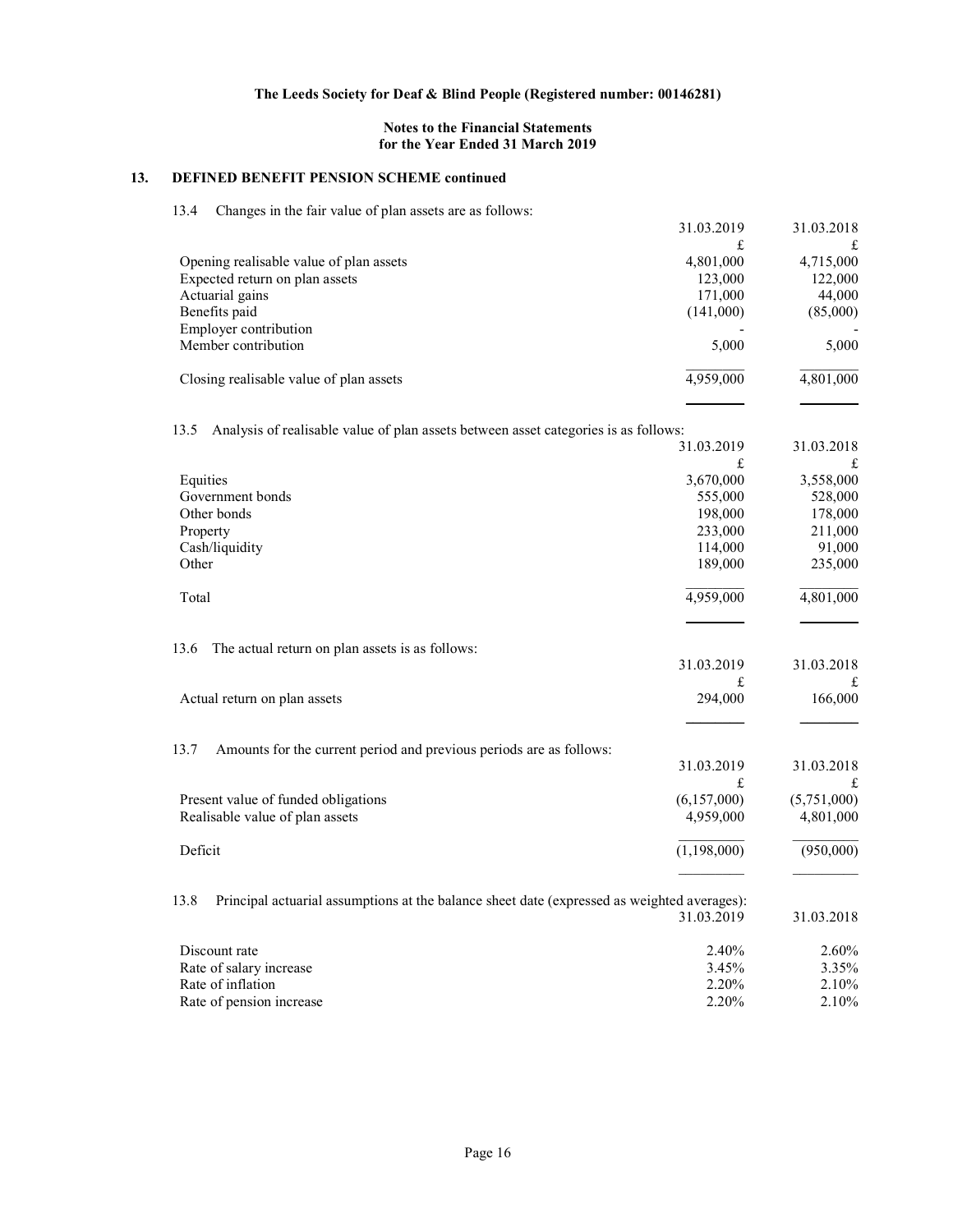# Notes to the Financial Statements for the Year Ended 31 March 2019

### 14. ENDOWMENT FUNDS

|                              | Balance      | Incoming  | Outgoing                 | Balance       |
|------------------------------|--------------|-----------|--------------------------|---------------|
|                              | 1 April 2018 | Resources | Resources                | 31 March 2019 |
| <b>Permanent Endowments:</b> |              |           |                          |               |
| F W Spruce Charity Fund      | 18.081       | -         | $\overline{\phantom{0}}$ | 18,081        |
|                              |              |           |                          |               |

This represents a permanent endowment which must be invested in trust for that charity. Income derived from the relevant assets is available for the general purposes of the Society.

## 15. RESTRICTED FUNDS

|               | Balance      | Incoming  | Outgoing                 | Balance       |
|---------------|--------------|-----------|--------------------------|---------------|
|               | 1 April 2018 | Resources | Resources                | 31 March 2019 |
|               |              |           | $\ddot{+}$               | £             |
| W Heath Trust | $\sim 100$   | 13.487    | $\overline{\phantom{a}}$ | 13.487        |
|               |              |           |                          |               |

This represents income provided for the Society which is to be used for, and related to, a Video Relay Service, for deaf people.

# 16. ANALYSIS OF NET ASSETS BETWEEN FUNDS

|                   | Tangible |                          | Net     | Non         |            |            |
|-------------------|----------|--------------------------|---------|-------------|------------|------------|
|                   | Fixed    |                          | Current | Current     | 31.03.2018 | 31.03.2018 |
|                   | Assets   | Investments              | Assets  | Liabilities | Total      | Total      |
|                   | £        | £                        | £       | £           | £          | £          |
| Endowment Funds   |          | $\overline{\phantom{a}}$ | 18,081  |             | 18,081     | 18,081     |
| Restricted Funds: |          | $\overline{\phantom{a}}$ | 13,487  |             | 13,487     |            |
| General fund      | 719,969  | 99,612                   | 205,354 | (1,198,000) | (173,065)  | 104,001    |
|                   | 719,969  | 99,612                   | 236,922 | (1,198,000) | (141, 497) | 122,082    |
|                   |          |                          |         |             |            |            |

# 17. STATEMENT OF CHANGES IN EQUITY

|                                   | 31.03.2019  | 31.03.2018 |
|-----------------------------------|-------------|------------|
|                                   | £           | £          |
| Deficit for the financial year    | (69, 113)   | (109, 643) |
| Unrealised surplus on investments | 2,851       |            |
| Realised (deficit) on investments | (317)       | (5,975)    |
| Actuarial (losses)                | (197,000)   | (106,000)  |
| <b>NET (DECREASE) IN EQUITY</b>   | (263, 579)  | (221, 618) |
| Opening funds                     | 122,082     | 343,700    |
| <b>CLOSING FUNDS</b>              | (141, 497)  | 122,082    |
|                                   |             |            |
| <b>REALISED FUNDS</b>             | 1,053,652   | 1,074,276  |
| <b>PENSION SCHEME DEFICIT</b>     | (1,198,000) | (950,000)  |
| <b>UNREALISED FUNDS</b>           | 2,851       | (2,194)    |
|                                   | (141, 497)  | 122,082    |
|                                   |             |            |